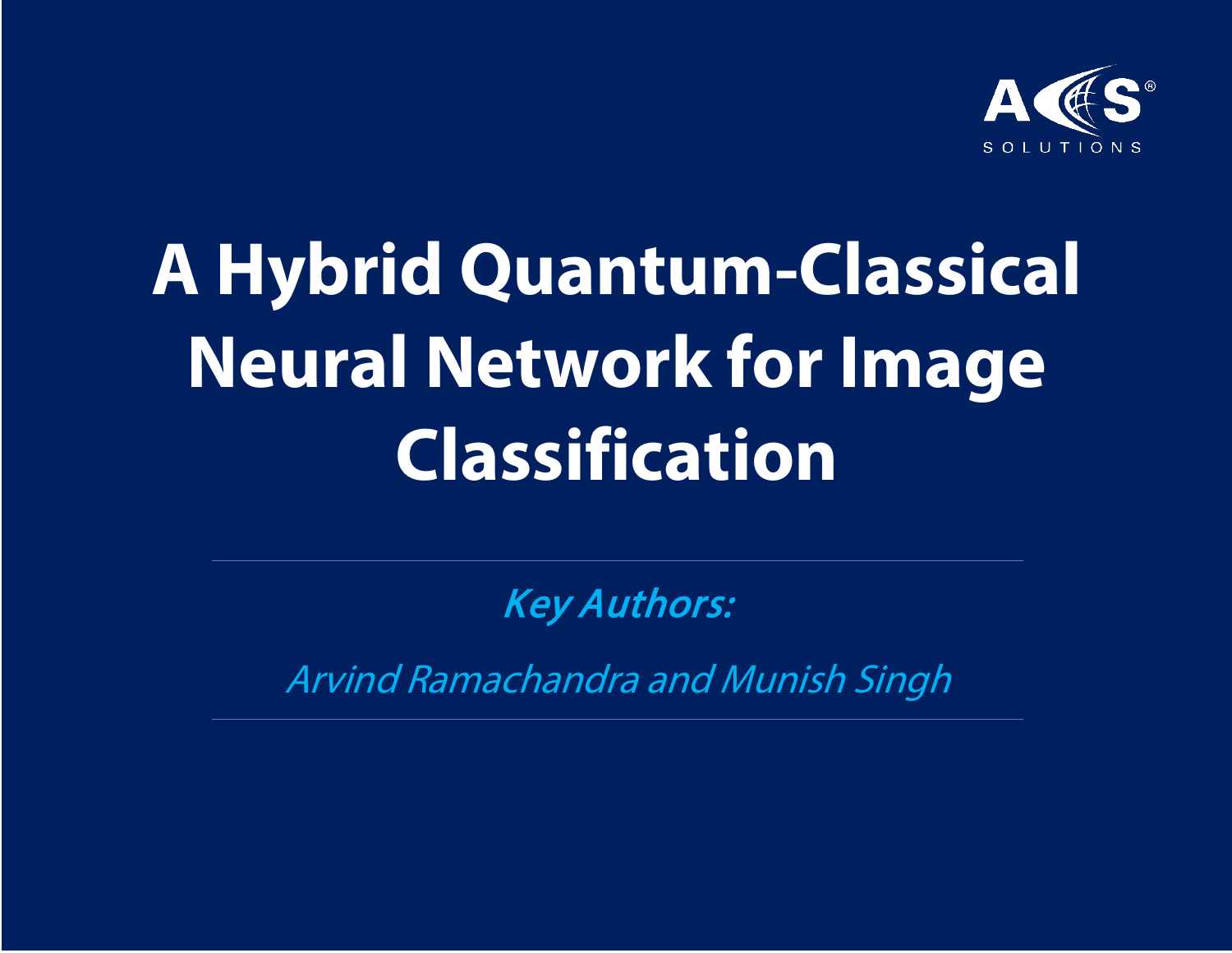### **Abstract**

Despite significant advancements in technology, modern machine learning applications continue to face computational challenges, as processing large amounts of data through classical computation remains time intensive. In the coming years, the need to process a large amount of data from various sources needs to be captured by multiple technologies such as the internet of things (IoT), video camera, etc.

Even the world's fastest computers require days or even months to train a classical AI algorithm to make self-driving decisions for a car that requires a set of computationally intensive calculations on new data additions, thus creating complex relations within the data variables.

Quantum machine learning applications can perform highly accurate calculations faster than classical computing systems due to high computing efficiency thusimpacting insight generation through large databases or factoring in large numbers. After studying multiple quantum algorithms, we have developed and tested a 6-qubits quantum circuit to perform hybrid quantum-classical machine learning on the IBM-Aer quantum simulator using PennyLane for binary/multiclass classification.

We are utilizing 4000+ images of the tumor dataset and 1000+ images of the metal corrosion dataset for the development of machine learning models in the quantum simulator.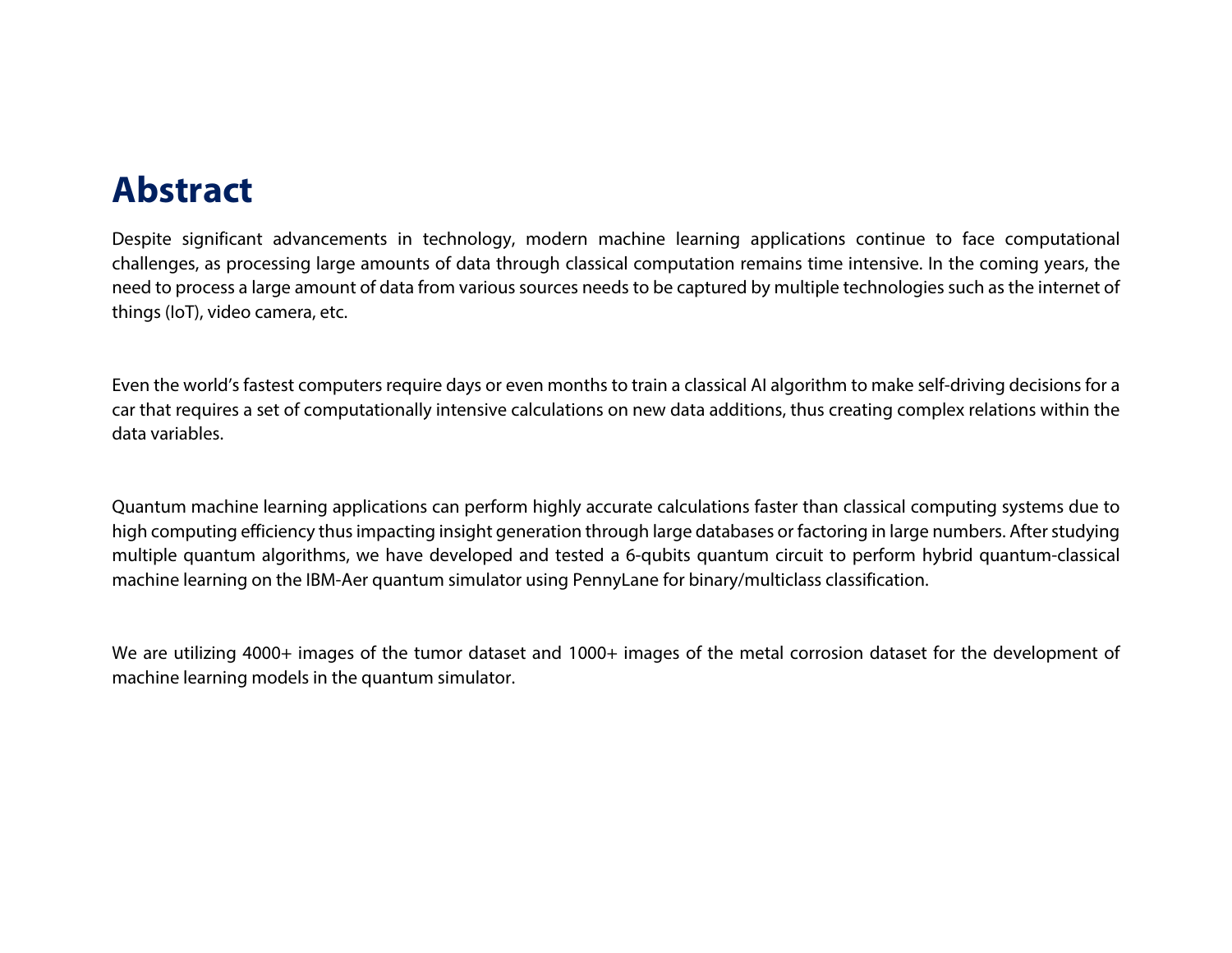### **1. OVERVIEW OF QUANTUM MACHINE LEARNING**

The machine learning algorithm extracts information and then offers predictions informed by the newly sourced data samples. In contrast with other mathematical techniques, these algorithms construct and update their predictive model based upon known data (the training dataset). Machine learning techniques can apply to different tasks, including: spam filtering, image processing, wide societal impact, image recognition, signal processing.

Myriad advancementsin quantum information processing within recent yearsillustrate that some quantum algorithms can provide a speedup over their classical analogues. The application of quantum to the field of classical machine learning may produce similar results. Such a combination of quantum computing power and machine learning ideas would be a great boost to the quantum information science field and may introduce new practical solutions for current machine learning problems.

Quantum computing is an applied field of quantum mechanics combined with computer science, mathematics, and physics. The field harnesses the thesis of quantum mechanics to expand the horizon and solve the challenges regarding computational capabilities that we face in machine learning.

Quantum computing has an efficiency advantage in multi-dimensional systems and multi-variable statistical analysis. Whereas classical systems with many degrees of freedom are difficult to model because of the curse of dimensionality, the quantum parallelism effect allows us to avoid this problem. Quantum computational resources are the key to solving a variety of problems with expansive dimensions (machine learning, for example). Quantum computing relies on properties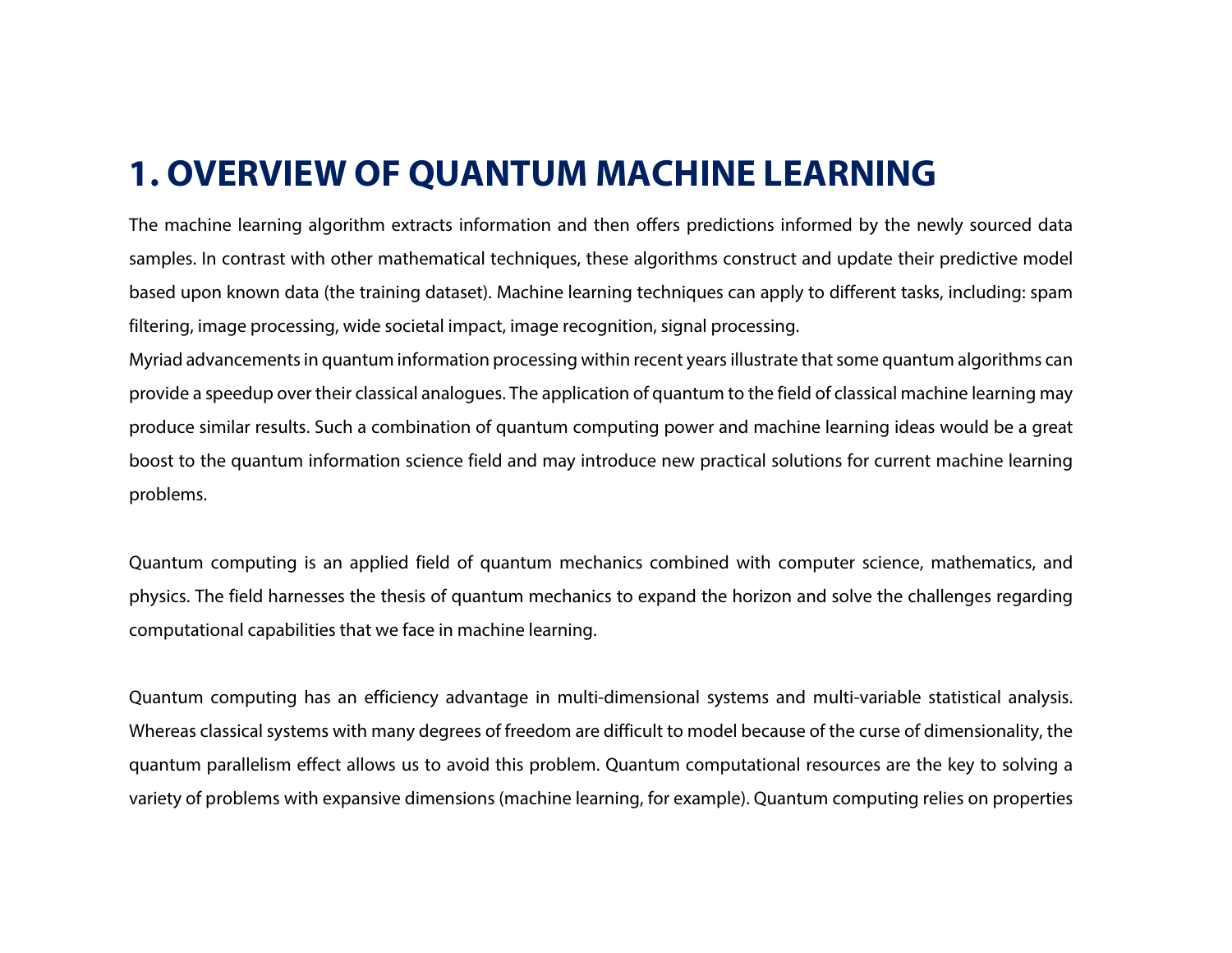of quantum mechanics to compute problems that would be out of reach for classical computers. A quantum computer uses qubits, which are like regular bits in a computer with the added ability to be placed into a superposition and share entanglements with one another.

Classical computers perform deterministic classical operations or can emulate probabilistic processes using sampling methods. By harnessing superposition and entanglement, quantum computers can perform quantum operations that are difficult to emulate at scale with classical computers. Ideas for leveraging NISQ quantum computing include optimization, quantum simulation, cryptography, and machine learning.

The idea of using quantum mechanics for computations originates from simulating such systems. Feynman (1982) noted that simulating quantum systems on classical computers becomes unfeasible as soon as the system size increases, whereas quantum particles would not suffer from similar constraints. Deutsch (1985) generalized the idea; he noted that quantum computers are universal Turing machines and that quantum parallelism implies that the performance of certain probabilistic tasks is faster by any classical means. In this study, we will develop and test a hybrid quantum-classical machine learning model on medical images and a random image dataset.

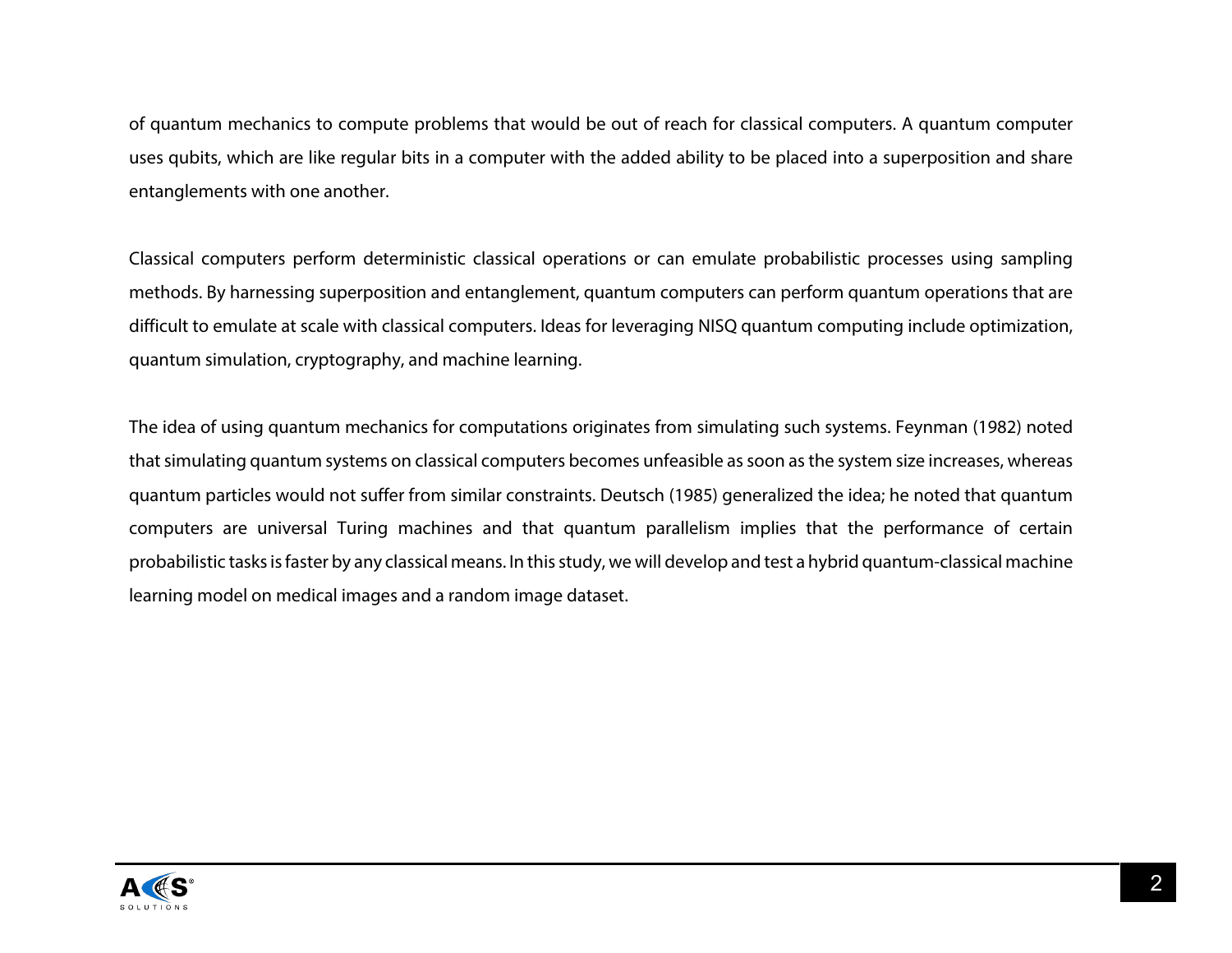# **2. QUIBIT AND QUANTUM STATE**

The basic element of quantum computing is the quantum bit (qubit), which has two basic states, |0⟩ and |1⟩. The notation

"|⟩" is called the Dirac notation, and we use it often, as it is the regular notation for states in quantum mechanics.

 $|0\rangle = [1, 0]$ 

$$
\left|1\right\rangle=[1,0]
$$

It is also possible to form linear combinations of states, often called superpositions. A qubit |ψ⟩, can be seen as a generalization of the classical bit, that allows the superposition of |0⟩ and |1⟩ in a state of

$$
|\psi\rangle{=}\alpha|0\rangle{+}\beta|1\rangle\qquad \qquad \dots (1)
$$

where  $α$  and  $β$  are complex coefficients. For example, a qubit can be in the state

$$
\frac{1}{\sqrt{2}}|0\rangle + \frac{1}{\sqrt{2}}|1\rangle \qquad \qquad \dots (2)
$$

which, when measured, gives the result 0 fifty percent ( $|\frac{1}{\sqrt{2}}|^2$ ) of the time and the result 1 fifty percent of the time. We will return often to this state, which is sometimes denoted as |+⟩.

For example: Let us put equation (2) in equation (1); therefore, we can say that α=  $\frac{1}{\sqrt{2}}$ , β=  $\frac{1}{\sqrt{2}}$ 

$$
|\psi\rangle = \frac{1}{\sqrt{2}} [1,0] + \frac{1}{\sqrt{2}} [0,1]
$$
  

$$
|\psi\rangle = [\frac{1}{\sqrt{2}}, \frac{1}{\sqrt{2}}]
$$

$$
|\psi\rangle = [\alpha, \beta].
$$

The measurement of a qubit in a superposition state means that it will collapse to one of its basic states, although it is not possible to determine which one before measuring it. However, the  $|a|^2$  is the probability of having the result 0 for the

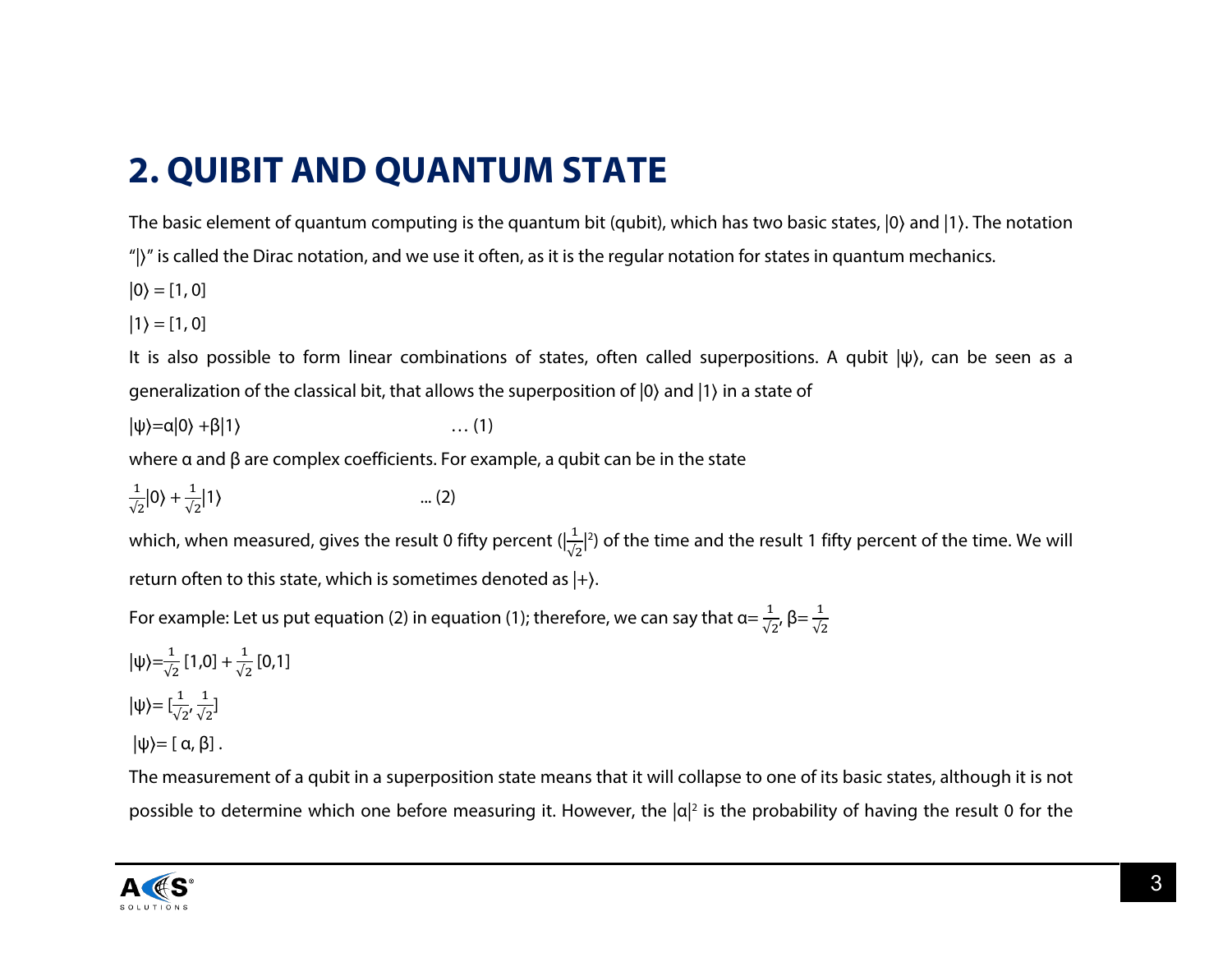measurement or the  $\vert \beta \vert^2$  is the probability of having the result 1 for the measurement. Therefore,

 $|\alpha|^2 + |\beta|^2 = 1,$  … (3)

since the addition of the probabilities will result in 1.

Equation (3) can be written as

 $|\psi\rangle = e^{i\gamma} (\cos \theta/2 |0\rangle + e^{i\psi} \sin \theta/2 |1\rangle)$  ... (4)

where  $θ$ , γ, and  $ψ$  are real numbers. Since e<sup>iγ</sup> in the front has no observable effect, we can rewrite the equation (4) as

 $|\psi\rangle = \cos \theta/2 |0\rangle + e^{i\psi} \sin \theta/2 |1\rangle$  ... (5)

The  $\theta$  and  $\psi$  define a point on the unit's three-dimensional sphere, often referred to as a Bloch sphere.



**Figure 1.** Bloch sphere representation of a qubit

Similarly, this can be represented for multiple qubits. For example, let us take a 2-qubit system that has four computational basis states, denoted as |00⟩, |01⟩, |10⟩, |11⟩.

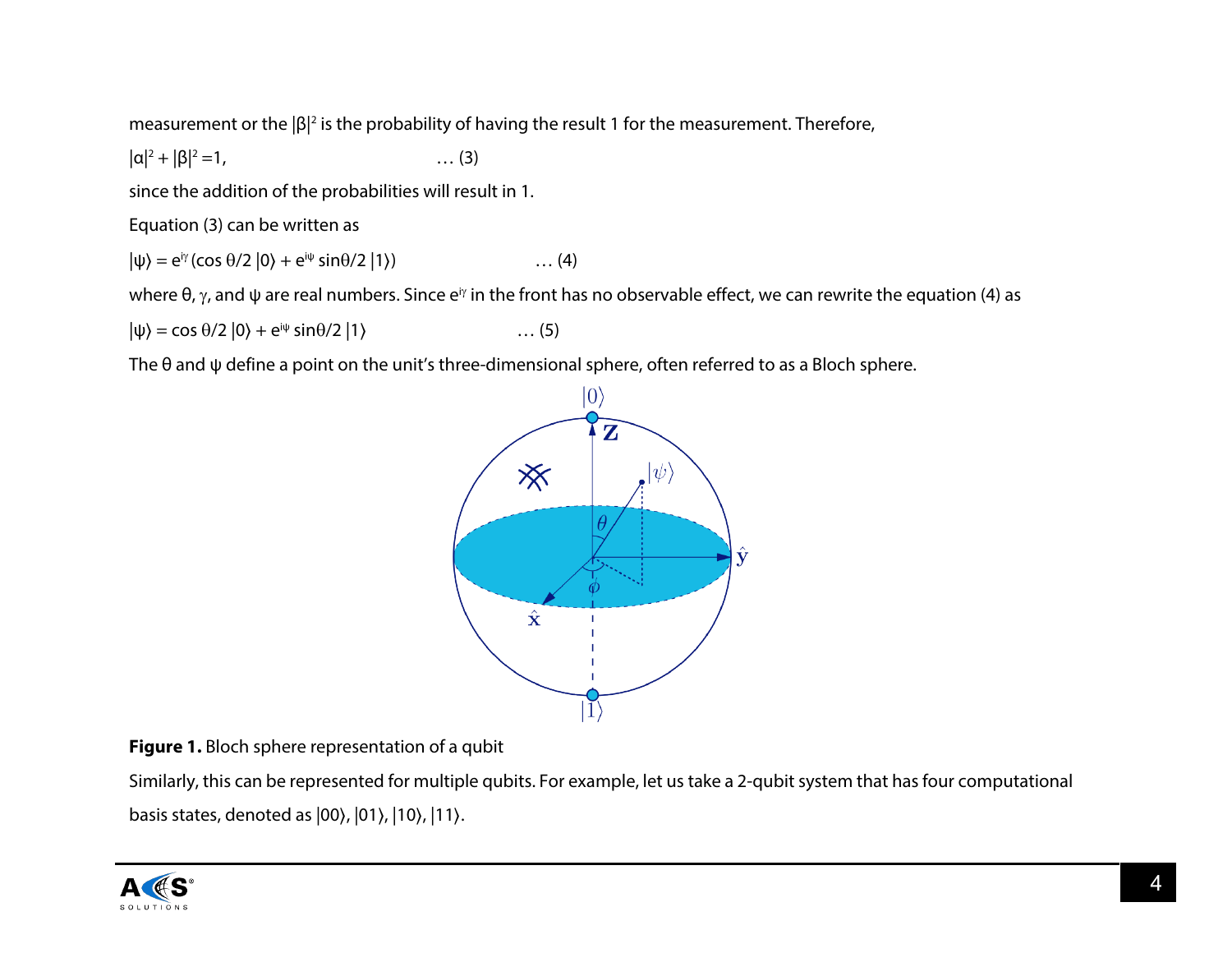$|\psi\rangle$ =α00|00 $\rangle$  + α01|01 $\rangle$  + α10|10 $\rangle$  + α11|11 $\rangle$  ... (4)

The Bell state, also referred to as an EPR pair, is an important two-qubit state, which can be represented in the following states:

- a)  $|\psi^*\rangle = |00\rangle + |11\rangle / \sqrt{2}$
- b) |ψ- ⟩=|00⟩ |11⟩/ √2
- c)  $|\psi^*\rangle = |01\rangle + |10\rangle / \sqrt{2}$
- d)  $\vert \psi \overline{\ } \rangle = \vert 01 \rangle$  −  $\vert 10 \rangle / \sqrt{2}$

If you want to implement the Bell state  $|\psi^*\rangle = |01\rangle + |10\rangle / \sqrt{2}$  in python using Qiskit, the circuit will look like this:



**Figure 2.** Bell state representation for  $|\psi^+\rangle$ 

This creates the following state vector:

Out [99]: 
$$
\text{Statevector} = \begin{bmatrix} 0 & \frac{1}{\sqrt{2}} & \frac{1}{\sqrt{2}} & 0 \end{bmatrix}
$$

**Figure 3.** The output for the Bell state representation for  $|\psi^*\rangle$ 

The operations with qubits are carried out by a unitary transformation "U". When "U" is applied to a superposition state, the result is another superposition state, obtained as the superposition of the corresponding basis vectors. This is an appealing characteristic of unitary transformations, which is called quantum parallelism, because it can be employed to evaluate the

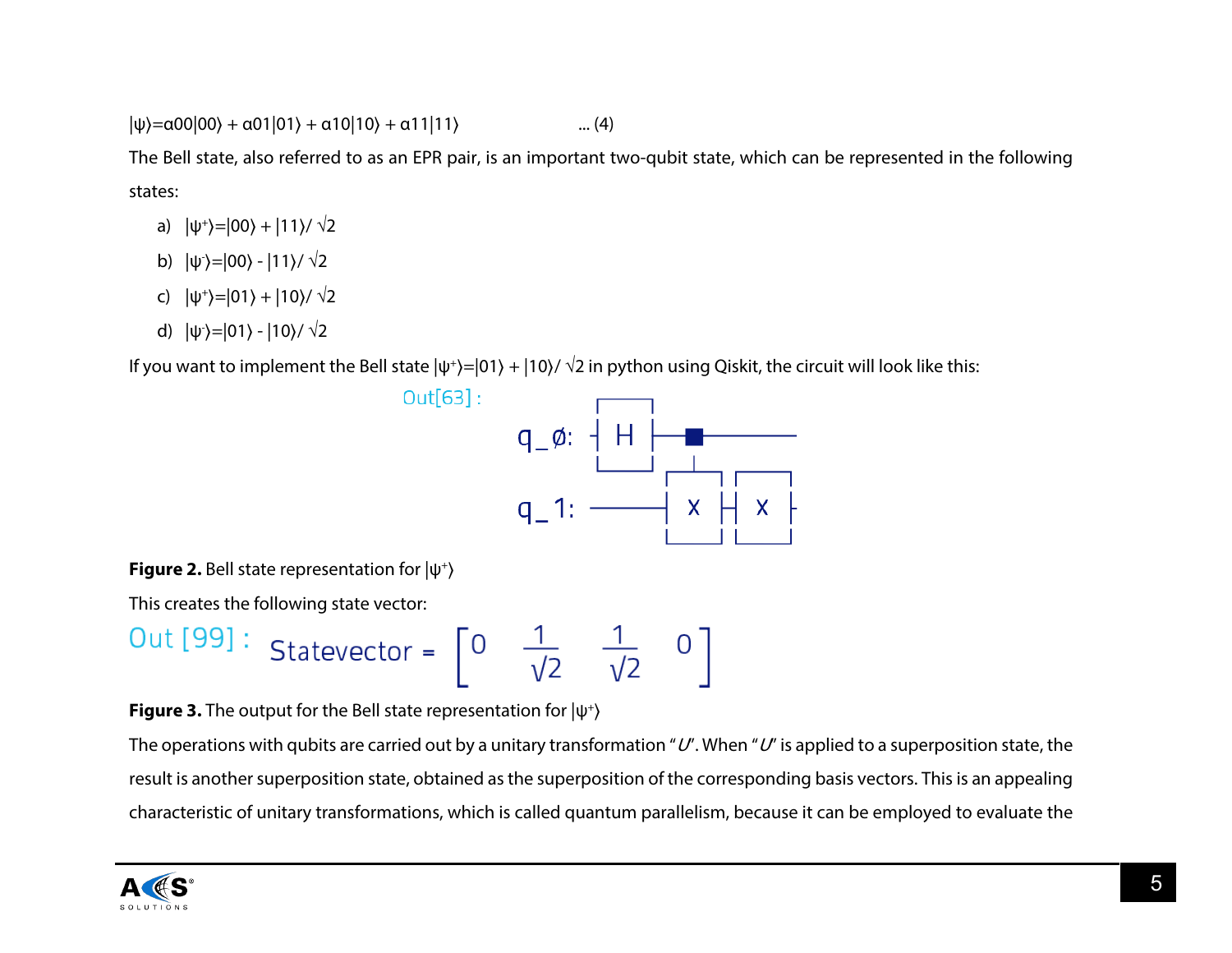different values of a function f(x) for a given input x at the same time, although this parallelism may not be immediately useful since the direct measurement on the output generally gives only f(x) for one value of x.

Let  $|y\rangle$  be in the superposition state  $|y\rangle = \alpha|0\rangle + \beta|1\rangle$ ; the unitary transformation  $U_y$  may be defined as:

 $U_y: |y,0\rangle \rightarrow |y, f(y)\rangle$  (1)

where  $|y,0\rangle$  is the joint state with the first qubit in  $|y\rangle$  and the second qubit in  $|0\rangle$ , and  $|y, f(y)\rangle$  stands for the corresponding joint output state.

#### Therefore:

 $U_y$ :  $|y,0\rangle \rightarrow \alpha |0, f(0)\rangle + \beta |1, f(1)\rangle$  (2)

that contains simultaneous information for f(0) and f(1), i.e., two different values of f(x). This process is known as an oracle or quantum black box, can process quantum superposition states with an exponential speed-up compared to classical inputs. The idea can be extended to an n-qubit system:

 $|\theta\rangle = |\psi_1\rangle \otimes |\psi_2\rangle \otimes |\psi_3\rangle \otimes |\psi_4\rangle \otimes \ldots \otimes |\psi_n\rangle$  (3)

where ⊗ is the tensor product. The system as shown in Eq. (3) can simultaneously process states, but only one of them could be accessible by means of direct measurement.

QC and ML have converged towards a new discipline, Quantum Machine Learning (QML); QML can bring together the concepts from both fields to build an enhanced solution by either improving ML algorithms, quantum experiments, or both.

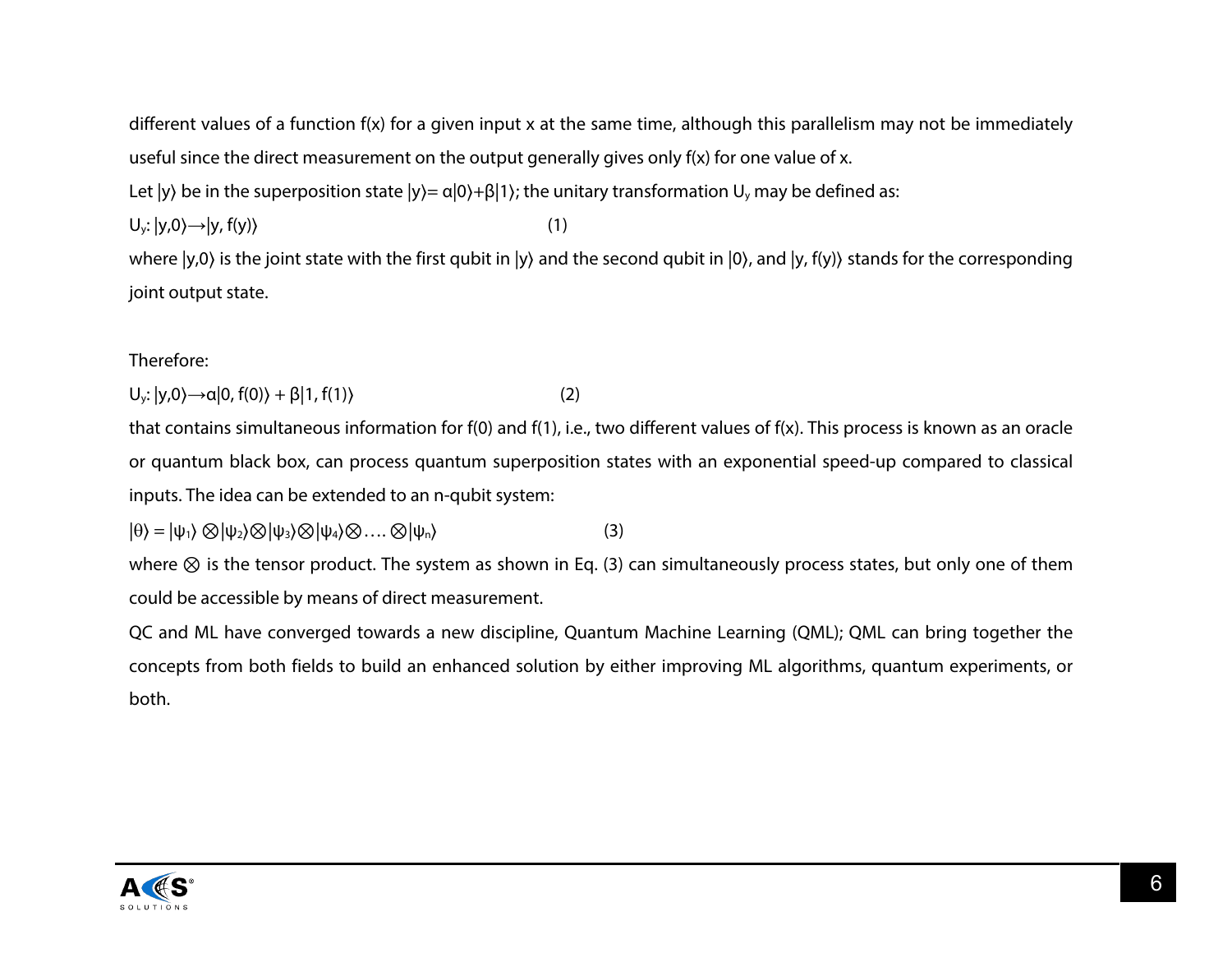### **3. QUANTUM GATES**

To build the above equations in qubit and quantum states, we plan to use a quantum circuit model for computation. The quantum gate is the basic building block for the quantum circuit on which qubits operate and functions similarly to the classical logic gate for conventional digital circuits.

Unlike classical logic gates, quantum gates perform reversible computation as no information can ever be erased; the input can always be recovered from the output. We have explored two different techniques to provide reversible circuit-based models capable of universal computation, which are as follows:

- A computer developed totally of billiard balls and mirrors, provides a beautiful concrete realization of the principles of reversible computation, and;
- A technique based on the Toffoli gate (a reversible logic gate), which can perform any computation that a classical computer can.

Hence, the quantum gates are represented by unitary matrices, which show that quantum gates in the circuits always have the number of inputs = the number of outputs. Some of the basic gates are as follows:

- Pauli-X:  $X = \begin{pmatrix} 0 & 1 \ 1 & 0 \end{pmatrix} \equiv \sigma_X \dots$  It maps  $|0\rangle$  to  $|1\rangle$  and  $|1\rangle$  to  $|0\rangle$ . It is equivalent to a NOT gate.
- Pauli-Y:  $Y = \begin{pmatrix} 0 & -i \\ i & 0 \end{pmatrix} \equiv \sigma_Y \dots$  It maps  $|0\rangle$  to i  $|1\rangle$  and  $|1\rangle$  to  $-i |0\rangle$ .
- Pauli-Z:  $Z = \begin{pmatrix} 1 & 0 \\ 0 & -1 \end{pmatrix}$  $\begin{bmatrix} 1 & 0 \\ 0 & -1 \end{bmatrix} \equiv \sigma_Z \dots$  Also called a phase-flip, it leaves the basis state  $|0\rangle$  unchanged and maps  $|1\rangle$  to  $-|1\rangle$ .
- Hadamard: H=  $\frac{1}{\sqrt{2}}\begin{pmatrix} 0 & 1 \\ 1 & 0 \end{pmatrix}$  ..... It creates a superposition by mapping  $|0\rangle$  to  $\frac{1}{\sqrt{2}}(|0\rangle + |1\rangle)$  and  $|1\rangle$  to  $\frac{1}{\sqrt{2}}(|0\rangle |1\rangle)$ .

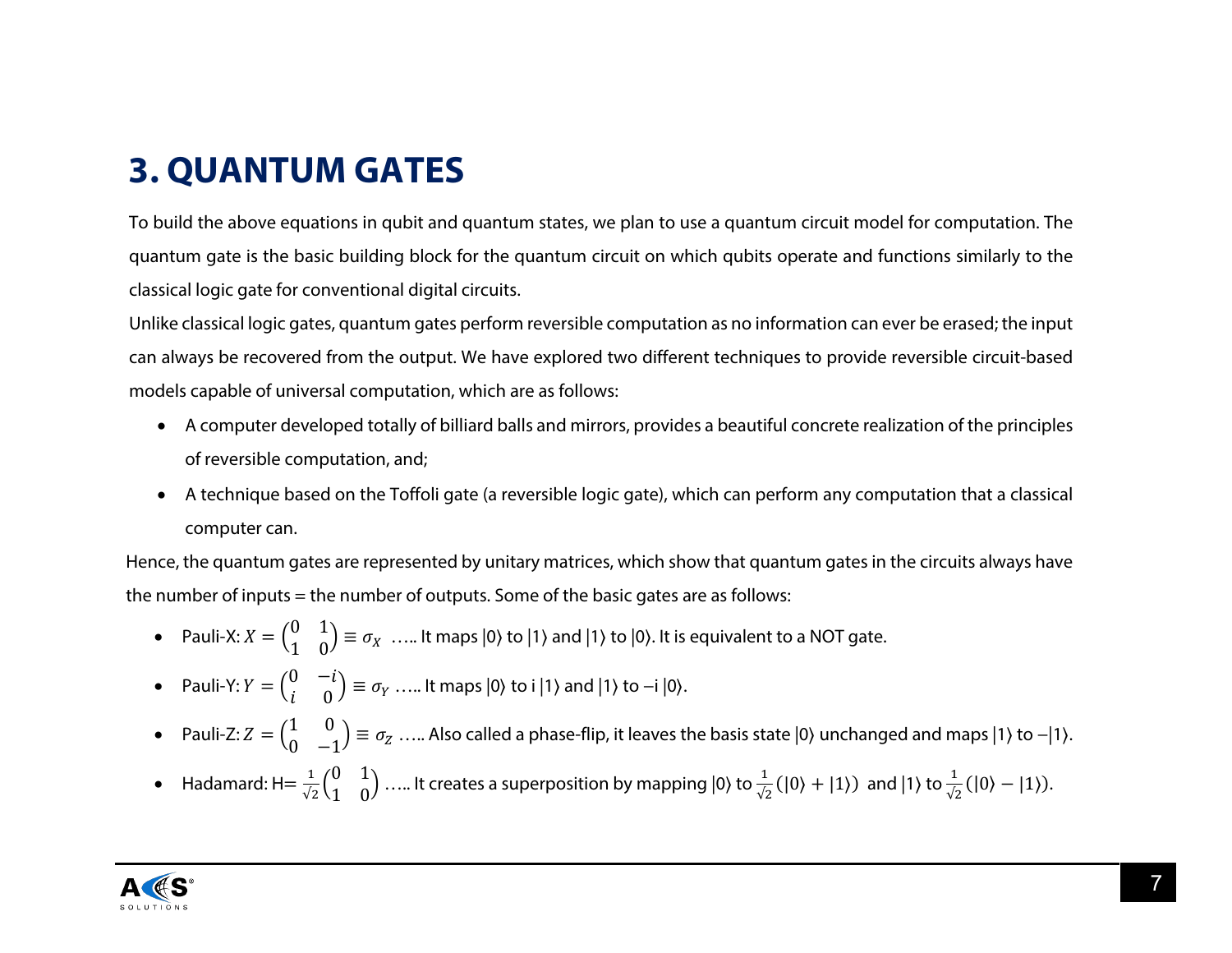• Phase shift:  $S = \frac{1}{\sqrt{2}} \begin{pmatrix} 1 & 0 \ 0 & e^{i\psi} \end{pmatrix}$  ..... It leaves the basis state  $|0\rangle$  unchanged and maps  $|1\rangle$  to e<sup>i $\psi$ </sup>  $|1\rangle$ .

• Controlled NOT: 
$$
CNOT = \begin{pmatrix} 1 & 0 & 0 & 0 \\ 0 & 1 & 0 & 0 \\ 0 & 0 & 0 & 1 \\ 0 & 0 & 1 & 0 \end{pmatrix}
$$
.... It acts on 2 qubits and performs the NOT operation on the target qubit only

when the control qubit is |1⟩.

• SWAP: 
$$
SWAP = \begin{pmatrix} 1 & 0 & 0 & 0 \\ 0 & 0 & 1 & 0 \\ 0 & 1 & 0 & 0 \\ 0 & 0 & 0 & 1 \end{pmatrix}
$$
 .... It acts on 2 qubits and swaps these two qubits.

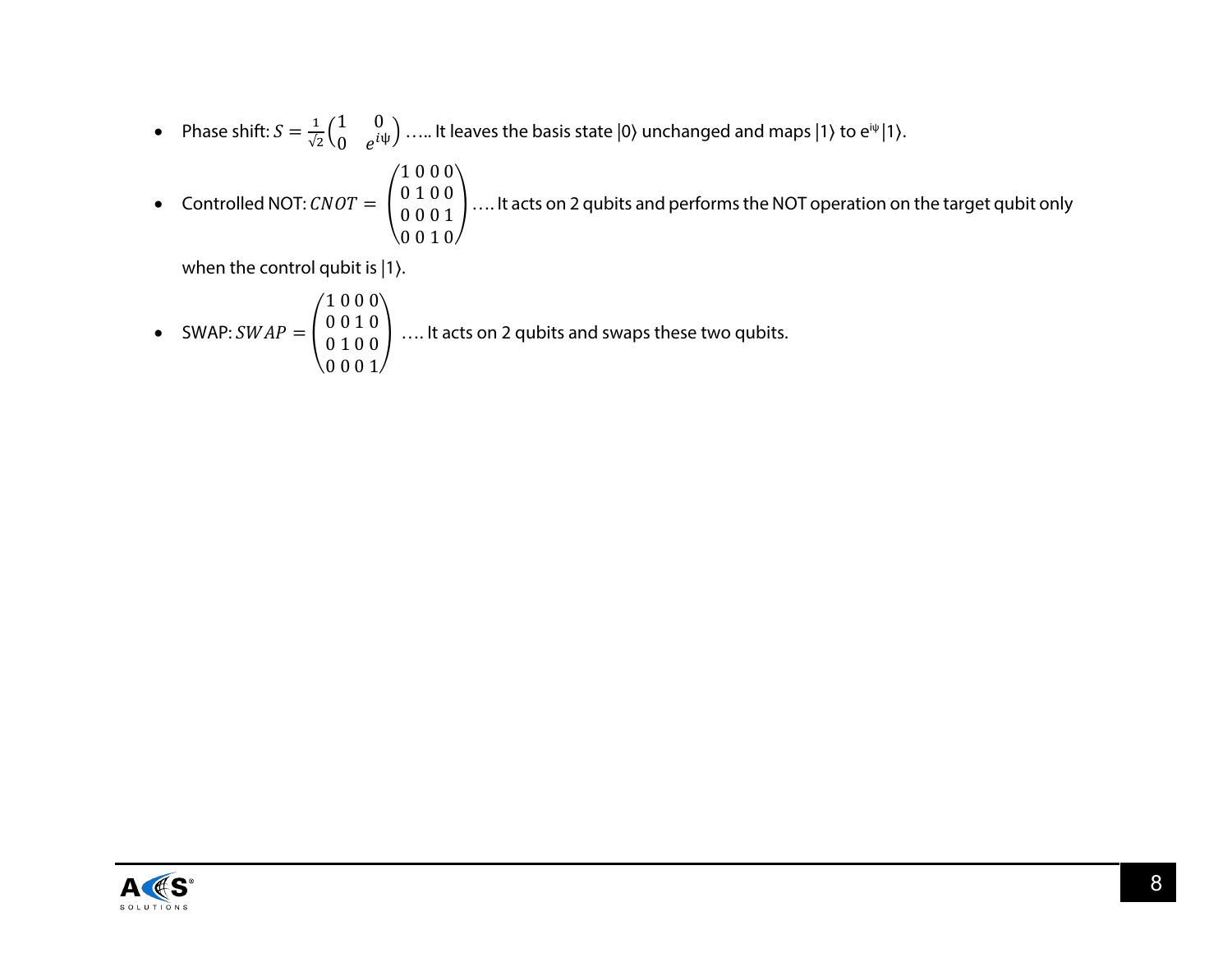### **4. ALGORITHMS**

#### **4.1 DEUTSCH-JOZSA**

The Deutsch-Jozsa problem was the first quantum algorithm that performed better than any classical algorithm. A hidden Boolean function, f, takes a string of bits as the input and returns either 0 or 1:

 $f({x_0, x_1, x_2,...})\rightarrow 0$  or 1, where  $x_n$  is 0 or 1



**Figure 4.** The circuit diagram for the Deutsch-Jozsa

The property of the given Boolean function is guaranteed to either be balanced or constant. A constant function returns all 0's or all 1's for any input, while a balanced function returns 0's for exactly half of all inputs and 1's for the other half. Our task is to determine whether the given function is balanced or constant.

Note that the Deutsch-Jozsa problem is an n-bit extension of the single-bit Deutsch problem.

#### **Classical Solution**:

For the case of deterministic classical algorithms, if f is balanced, then there are  $2^{n/2}$  inputs x yielding  $f(x) = 0$  and  $2^{n/2}$  inputs x yielding f(x) = 1. Thus, in the worst case, an algorithm might be very unlucky and have its first  $2^{n/2}$ 

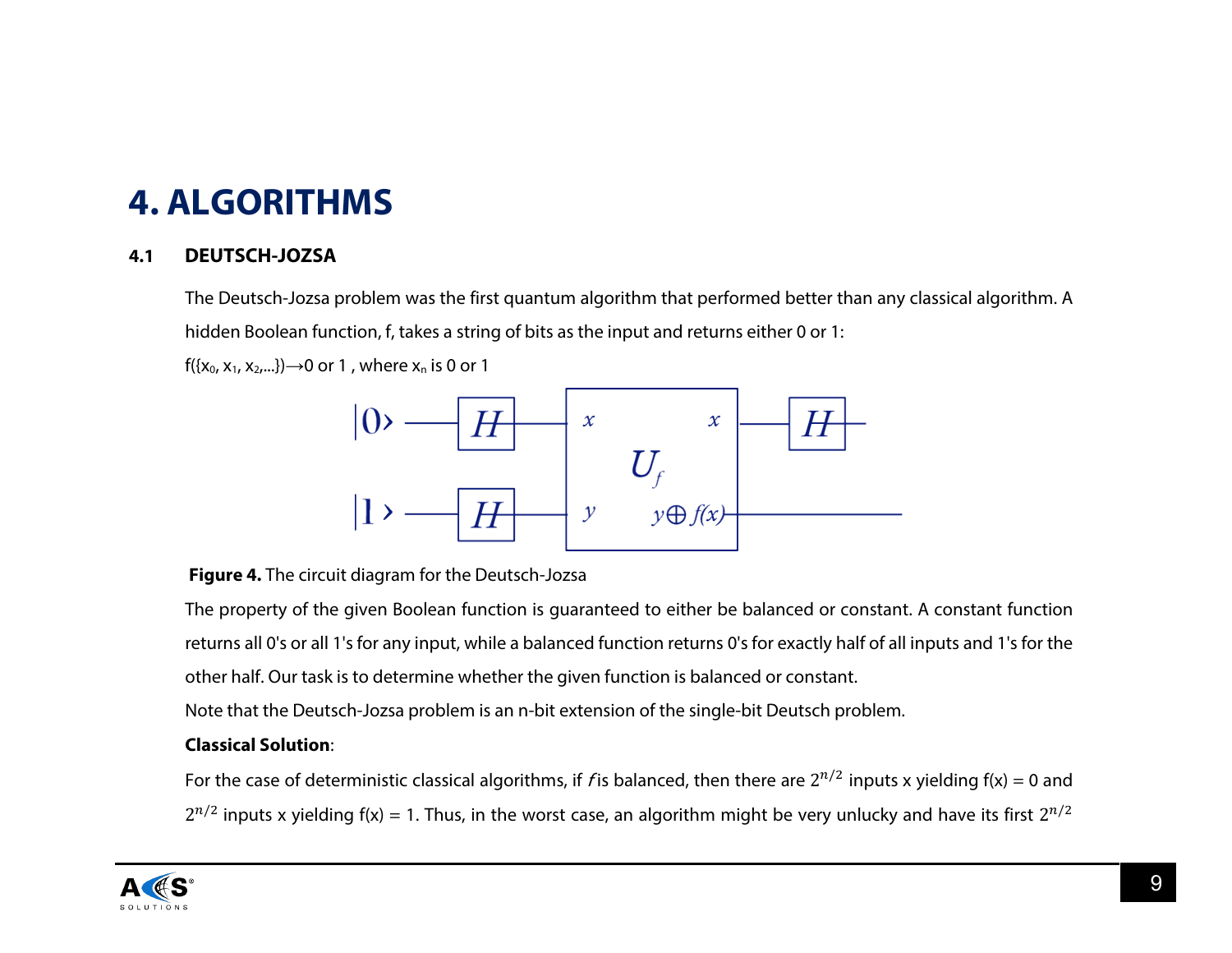queries return value f(x) = 0, only to have query  $2^{n/2} + 1$ . In this setting, the Deutsch-Jozsa algorithm yields an exponential improvement over classical algorithms, requiring just a single query to f.

#### **Quantum Solution**:

Inputs: (1) A black box  $U_f$  performs the transformation  $|x\rangle|y\rangle \rightarrow |x\rangle|y \oplus f(x)\rangle$  for  $x \in \{0, \ldots, 2n-1\}$  and  $f(x) \in \{0, 1\}$ . It is known that f(x) is either constant for all values of x or f(x) is balanced, that is, equal to 1 for exactly half of all the possible x and 0 for the other half.

Outputs: 0 if and only if f is constant.

Runtime: One evaluation of  $U_f$ . Always succeeds.

#### Procedure:

•  $|0\rangle^{\otimes n}|1\rangle$  Initialize state. •  $\rightarrow \frac{1}{\sqrt{2}n} \sum_{x=0}^{2n-1} |x\rangle \left\lfloor \frac{|0\rangle - |1\rangle}{\sqrt{2}} \right\rfloor$  Create superposition using Hadamard gates. •  $\rightarrow \frac{1}{\sqrt{2}}\sum_{x}(-1)^{f(x)}|x\rangle\left[\frac{|0\rangle-|1\rangle}{\sqrt{2}}\right]$  Calculate function fusing  $U_{\beta}$ .  $\bullet \quad \to \sum_{Z} \sum_{x} \frac{(-1)^{XZ + f(X)} |Z|}{\sqrt{2}n} \left[ \frac{|0\rangle - |1\rangle}{\sqrt{2}} \right] \quad$  Perform Hadamard transformation. •  $\rightarrow$  z Measure to obtain final output z.

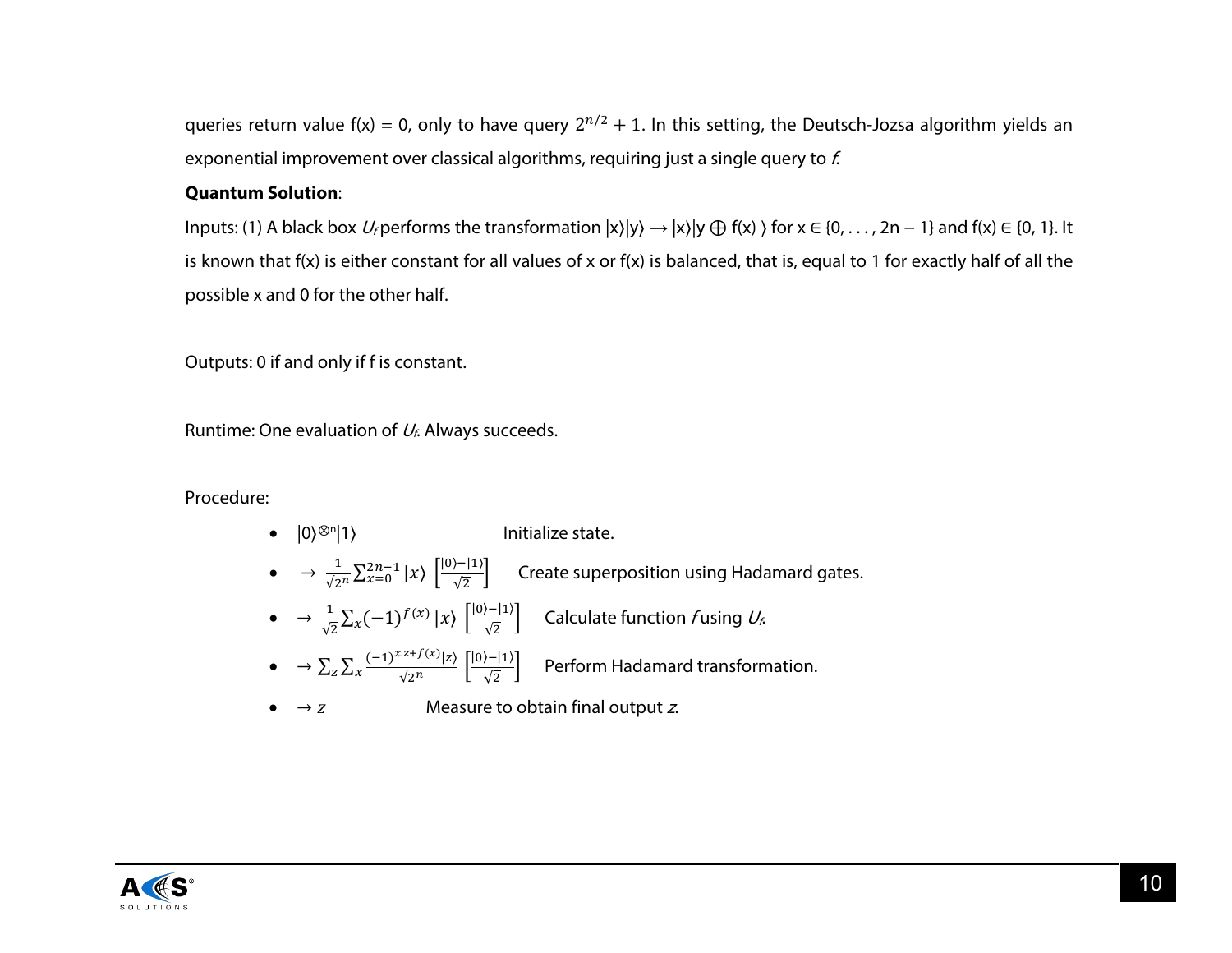#### **4.2 BERNSTEIN-VAZIRANI (BV)**

The Bernstein-Vazirani is an improvised version of the Deutsch-Jozsa algorithm. In the Deutsch-Jozsa algorithm, there is no scaling; the function of interest only acts on one bit. Therefore, we cannot scale the problem up to larger bits and see how the complexity scales.

The Bernstein-Vazirani (BV) algorithm presents us with a quantum algorithm whose complexity scales better than the best classical algorithms. Namely, the quantum algorithm will give us a linear speedup in the number of queries relative to the best classical algorithm. The complexity is in terms of the number of queries to an oracle, so the speedup is also in the terms of the number of queries.

Problem: Given an oracle access to f : {0, 1}n  $\to$  {0, 1} and a promise that the function f(x) = s·x ( $\sum_{i=1}^n$  si  $\cdot$  xi) in  $F_2^n$  or f(x)=s⋅x (mod 2), where the algorithm is trying to find  $s$ , which is a secret string.



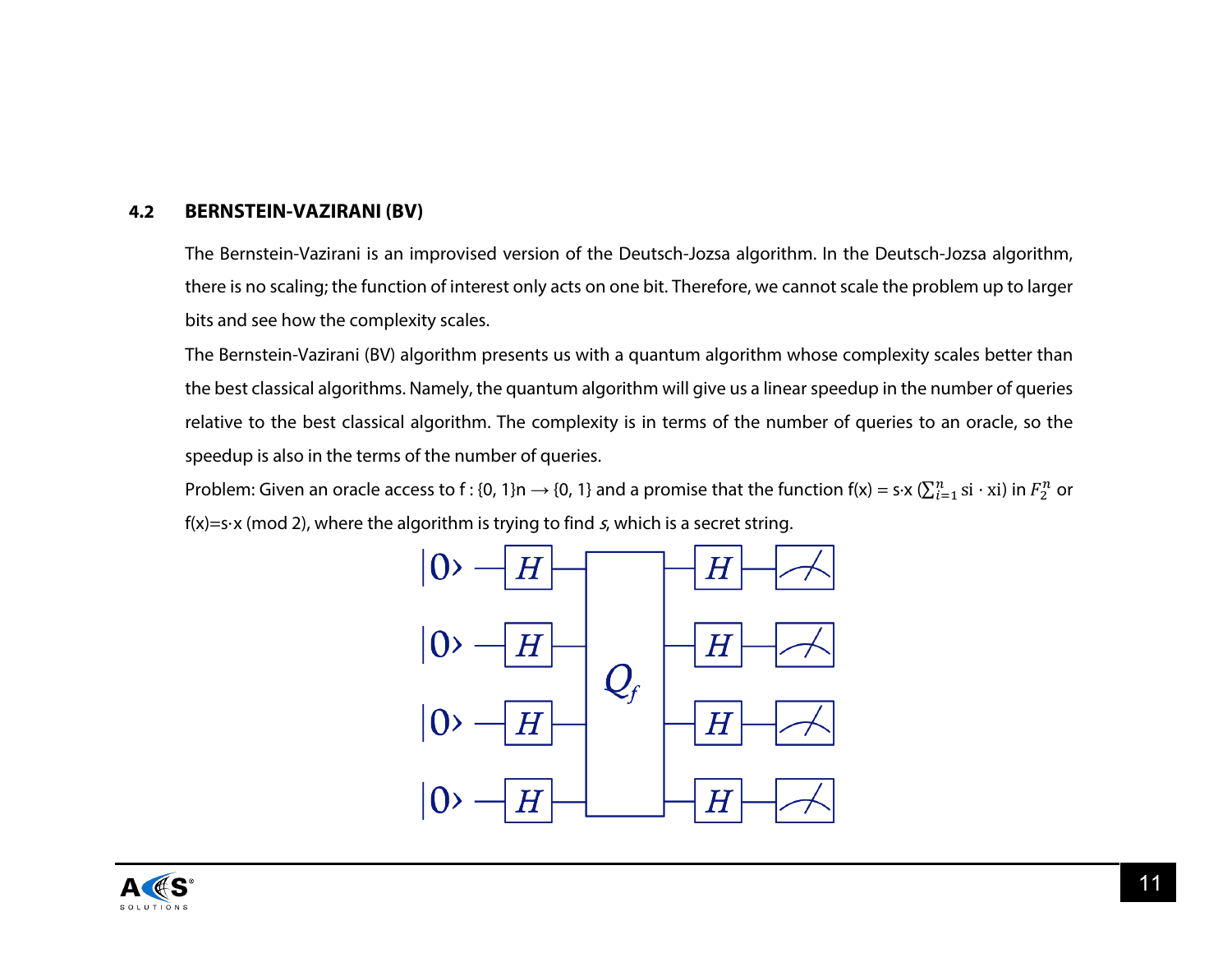**Figure 5.** The circuit diagram for the Bernstein-Vazirani

#### **The Classical Solution**:

Classically, the oracle returns fs(x)=s⋅x mod2 given an input x. Thus, the hidden bit string s can be revealed by querying the oracle with the sequence of inputs, such as:

```
f(100...0<sub>n</sub>) = s1f(010...0<sub>n</sub>) = s1f(001...0<sub>n</sub>) = s1.
              .
              .
f(000...1<sub>n</sub>) = s1,
```
where each query reveals a different bit of s (the bit s<sub>i</sub>). For example, with x=100...0<sub>n</sub> one can obtain the least significant bit of s, with  $x = 0100...0$  we can find the next least significant, and so on. Therefore, we would need to call the function  $f_s(x)$  *n* times.

#### **The Quantum Solution:**

Using a quantum computer, we can solve this problem with total confidence after only one call to the function f(x)f(x). The quantum Bernstein-Vazirani algorithm to find the hidden bit string is very simple: Procedure:

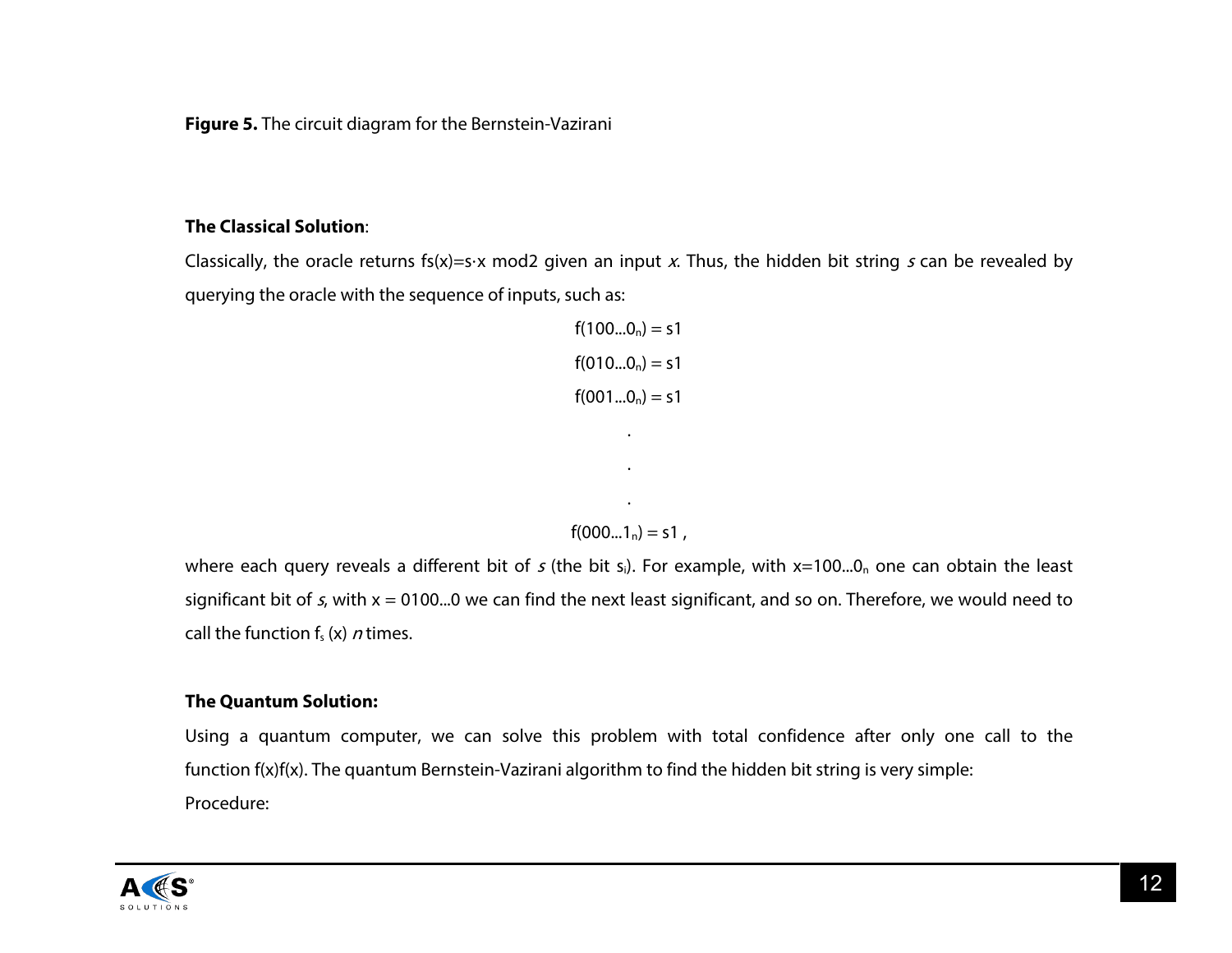- $|0\rangle^{\otimes n}$  Initialize state to the  $|0\rangle^{\otimes n}$  state, and output qubit to  $|-\rangle$ .
- $\bullet \quad \rightarrow |+\rangle^{\otimes n} = \frac{1}{\sqrt{2}}\sum_{x\in\{0,1\}^n} |x\rangle$  Apply Hadamard gates to the input register.
- $\bullet \quad \rightarrow \frac{1}{\sqrt{2^n}} \sum_{x} (-1)^{f(x)} |x\rangle = \frac{1}{\sqrt{2^n}} \sum_{x} (-1)^{x} |x\rangle = \frac{1}{2} (|0\rangle + (-1)^{s_1} |1\rangle) \otimes \frac{1}{2} (|0\rangle + (-1)^{s_2} |1\rangle) \otimes ...$  Apply

Hadamard gates to the output register.

•  $\rightarrow$  0 if s<sub>i</sub> =0 and 1 if s<sub>i</sub>=1 Measure to obtain final output s.

If the same problem statement is passed to both the Bernstein-Vazirani and the Deutsch-Jozsa algorithm with a similar circuit:



**Figure 6.** Represents the differences and similarities between the Deutsch-Jozsa and Bernstein-Vazirani algorithms

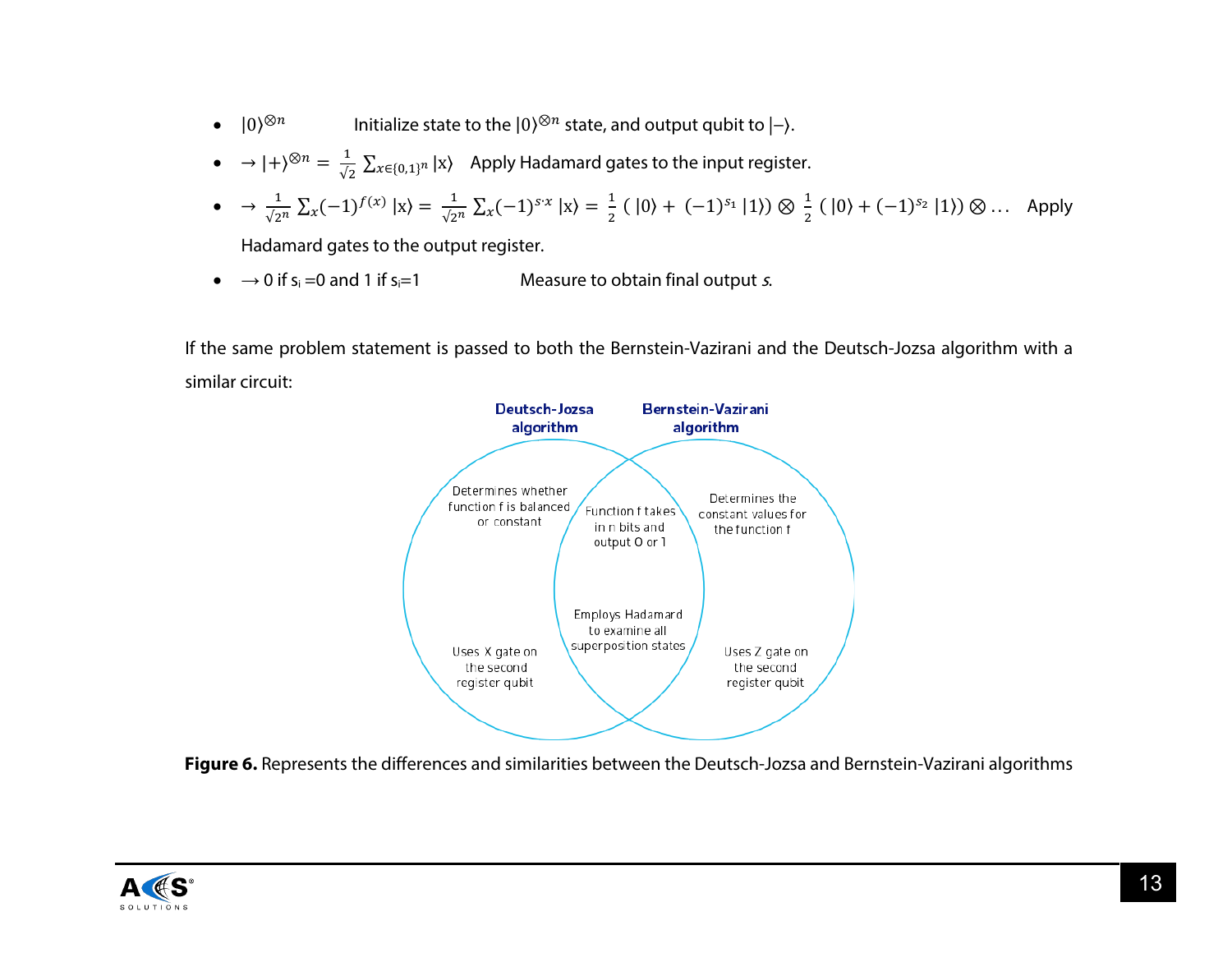#### **4.3 SIMON'S**

Simon's algorithm was the first quantum algorithm to show an exponential speed-up against the best classical algorithm when solving a specific problem.

It has inspired the quantum algorithms based on the quantum Fourier transform and is utilized in the most famous quantum algorithm, Shor's factoring algorithm.



**Figure 7.** The circuit diagram for Simon's algorithm

Problem:

In Simon's problem, we are provided with a function from n bit strings to n bit strings,

$$
f:\{0,\,1\}^n\longrightarrow\{0,\,1\}^n,
$$

such that for all x,y  $\in$ {0,1}<sup>n</sup>.

For given x, y:  $f(x) = f(y) \Longleftrightarrow x = y \bigoplus b$ .

Simon's problem is then, by querying f(x), to determine whether the function belongs to (i)  $b = 0$ <sup>n</sup> or to (ii)  $b \neq 0$ <sup>n</sup> when ⊕ denotes bitwise addition module two.

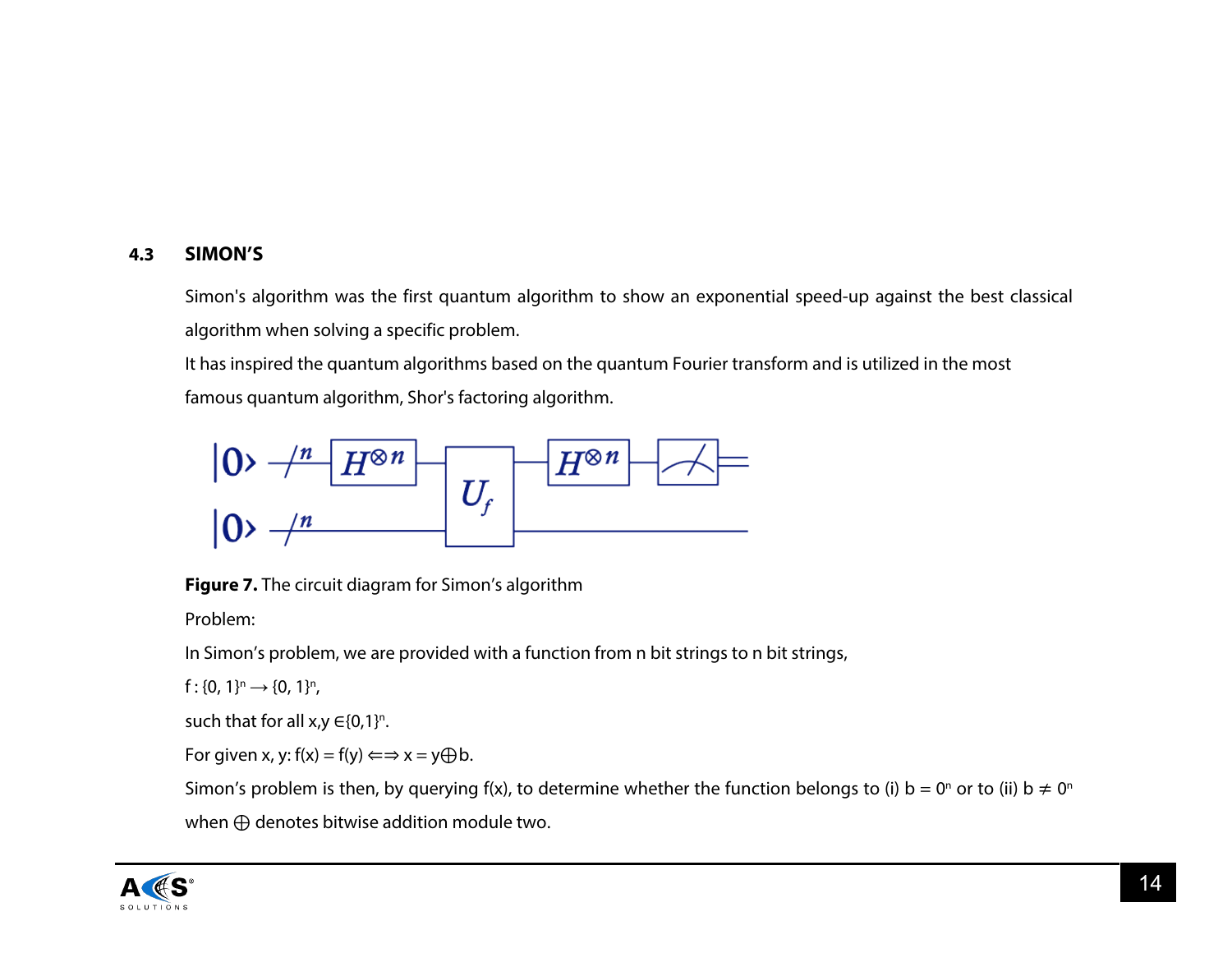#### **Classical Solution**:

If we want to know what b is with 100% certainty for a given f, we must check up to 2<sup>n−1</sup>+1 inputs, where n is the number of bits in the input. This means checking just over half of all the possible inputs until we find two cases of the same output. Much like the Deutsch-Jozsa problem, if we get lucky, we could solve the problem within our first two tries. But if we happen to get an *f* that is one-to-one or get unlucky with an *f* that's two-to-one, then we're stuck with the full 2<sup>n-1</sup>+1. There are known algorithms that have a lower bound of Ω(2<sup>n/2</sup>), but the complexity grows exponentially with  $n$ .

#### **Quantum Solution**:

The circuit uses  $2^n$  qubits arranged in two registers of n qubits each. Note that we're using a single line in the top register to represent  $n$  qubits and similarly in the bottom register.

Procedure:

- $|0\rangle^{\otimes n}|0\rangle^{\otimes n}$  Initialize state to the  $|0\rangle^{\otimes n}$  state.
- $\bullet \quad \rightarrow \frac{1}{\sqrt{2^n}} \sum_{x \in \{0,1\}^n} |x\rangle |0\rangle^{\otimes n}$  Apply Hadamard gates to the input register.
- $\bullet \quad \rightarrow \frac{1}{\sqrt{2^n}} \sum_{x \in \{0,1\}^n} |x\rangle |f(x)\rangle$  Apply query function Q<sub>f</sub>.
- $\rightarrow \frac{1}{\sqrt{2}}(|x\rangle + |y\rangle)$  Output from the first register
- →  $\frac{1}{2^n} \sum_{z \in \{0,1\}^n} [(-1)^{x} + (-1)^{y} z] |z\rangle$  If f(x) is two-to-one, the state  $\frac{1}{\sqrt{2}} (|x\rangle + |y\rangle)$ .
- $\rightarrow$   $(-1)^{x,y} = (-1)^{y,z}$  Output from the first register

Using the criterion for Simon's problem,  $(f(x)=f(y))\implies x=y\oplus s$ ), we found that:

- $x.y=y.z$  mod 2
- $x.z=(x\bigoplus s).z \mod 2$

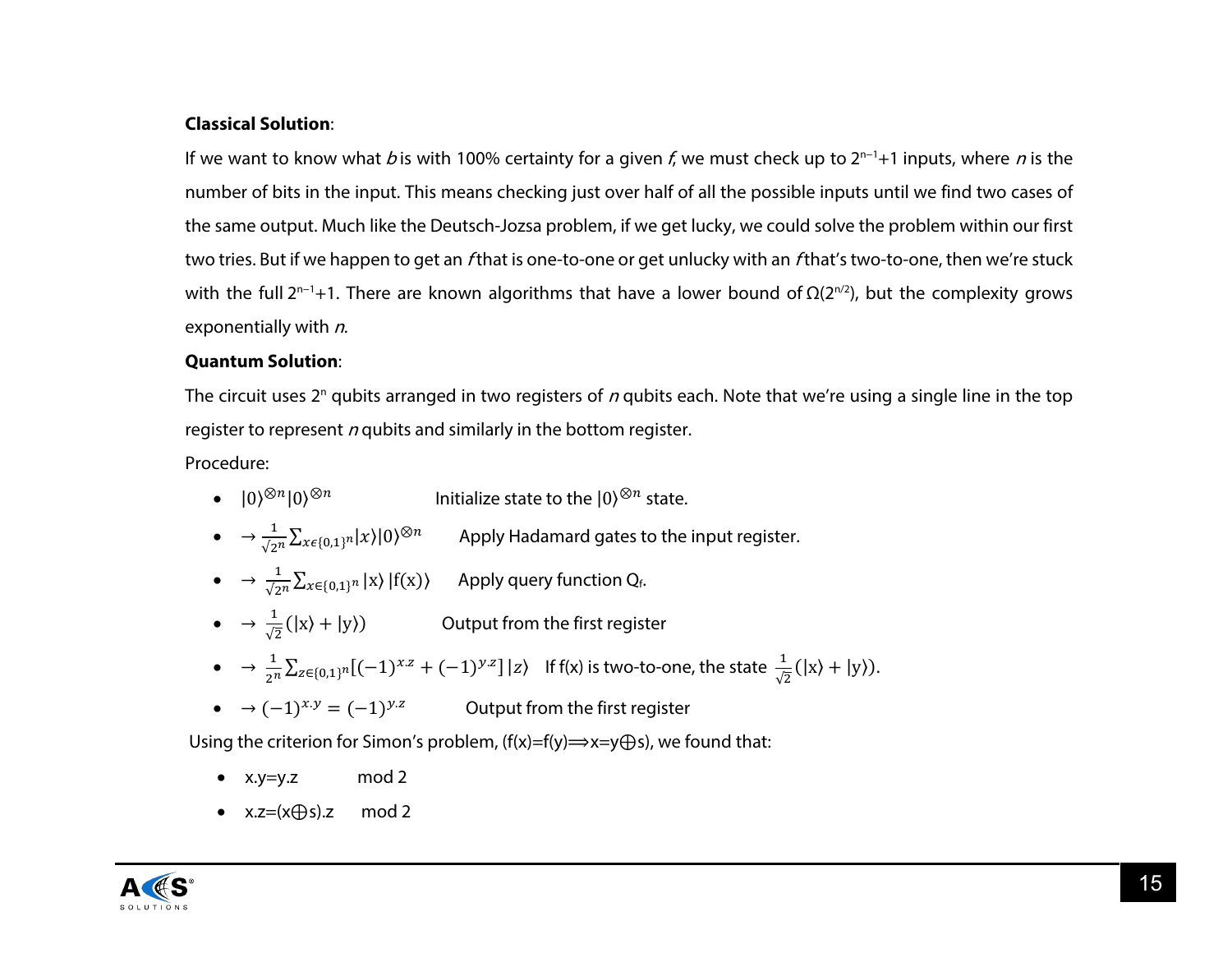- $x.z=x.Z\oplus S.Z$  mod 2
- $\bullet$  0=s.z mod 2

Therefore, when we run the above quantum circuit each time, we get a bit string zwhich is orthogonal to the secret string s.

#### **4.4 SHOR'S**

Peter Shor released the quantum order-finding algorithm in a seminal paper in 1994 and noted that the problems with performing discrete logarithms and factoring can be reduced to order-finding. The final paper, including extended discussion and references, was published in 1997.

Shor's algorithm is an integer factorization quantum algorithm based upon the Fourier transformation. Today, the best-known classical algorithm requires super polynomial time to factor the product of two primes; the widely used cryptosystem, RSA (Rivest–Shamir–Adleman), relies on factoring being impossible for large enough integers. Communication security is heavily dependent on the application of RSA encryption. This method relies on the inaccessibility of large prime factors of a large composite number. In simple terms, the problem statement it solves is: the encrypter takes two (or more) large primes and multiplies them. The decrypter arduously tries to work backwards from the product to the factors.

A 193 decimal digital, which is known as RS-640, has taken approximately 30 2.2GHz-Opteron-CPU years, and over five months of calendar time, to solve.

Shor's algorithm consists of two parts:

• Performed on classical computers: The classical part reduces the factorization to a problem of finding the period of the function.

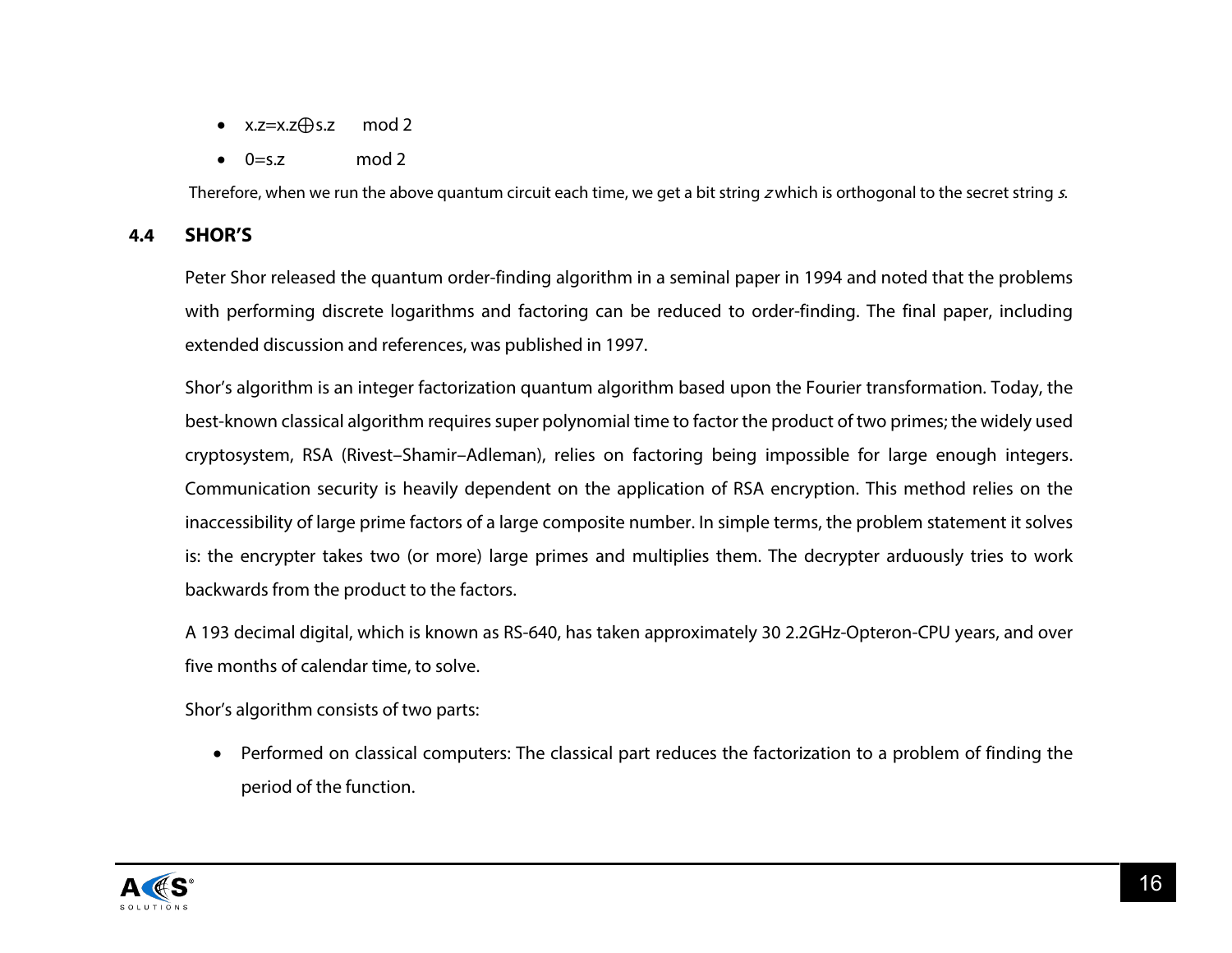• Performed on quantum machines: The quantum part uses a quantum computer to find the period using the Quantum Fourier Transform (QFT).

We will focus on the second part performed on quantum computers. Shor's algorithm can solve the problem of period finding; since a factoring problem can be converted into a period finding problem in polynomial time, an efficient period finding algorithm can also be used to factor integers efficiently. The following steps need to be considered for the development of the algorithms:

- If *n* is even, prime, or a prime power, then exit.
- Pick a random integer  $x < n$  and compute gcd  $(x, n)$ . If it is not 1, then we have achieved a factor of n.
- Quantum algorithm:

Pick q as the smallest power of 2 with  $n^2 \le q < 2n^2$ .

Find period  $r$  of  $x^a$  mod n.

The measurement gives us a variable c, which has the property  $\frac{c}{q} \approx \frac{d}{r}$  where d ∈ N, where q is the dimension of a Hilbert space.

- To find d, r via continued fraction expansion algorithm. d and r are only determined if gcd(d, r) = 1 (reduced fraction).
- If r is odd, go back to 2. If  $x^{\frac{r}{2}}= -1$  mod n, go back to 2. Otherwise, the factors p, q = gcd(  $x^{\frac{r}{2}}=1$ , n).

From a cryptography perspective, Shor's algorithm is very important as it can factor large numbers much faster than classical algorithms (polynomial instead of exponential). NIST has initiated a process to solicit, evaluate, and

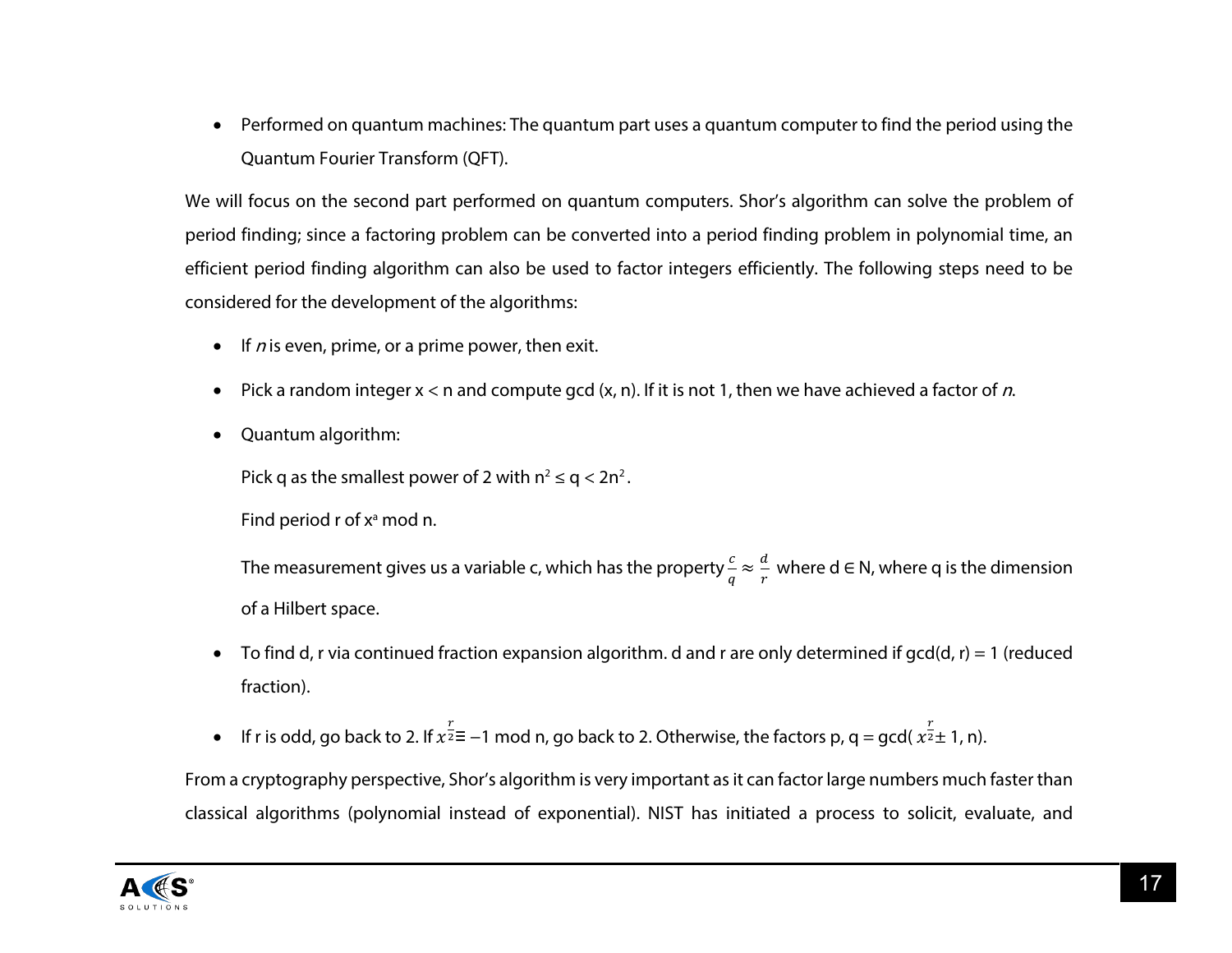standardize one or more quantum-resistant public-key cryptographic algorithms.

#### **4.5 VARIATIONAL QUANTUM LINEAR SOLVER (VQLS)**

The VQLS algorithm is a variational quantum algorithm that utilizes a Variational Quantum Eigensolver (VQE) to solve systems of linear equations more efficiently than a classical computational algorithm. The output from the VQLS is similar to the Harrow-Hassidim-Lloyd (HHL) quantum linear-solver algorithm, except the HHL provides computation speedup that is advantageous over VQLS and requires a more robust fault-tolerant quantum hardware along with many qubits to perform computations.



**Figure 10.** The top overview of the VQLS algorithm

VHQCAs can help reduce quantum circuit depth at the cost of additional classical optimization. Particularly, VHQCAs

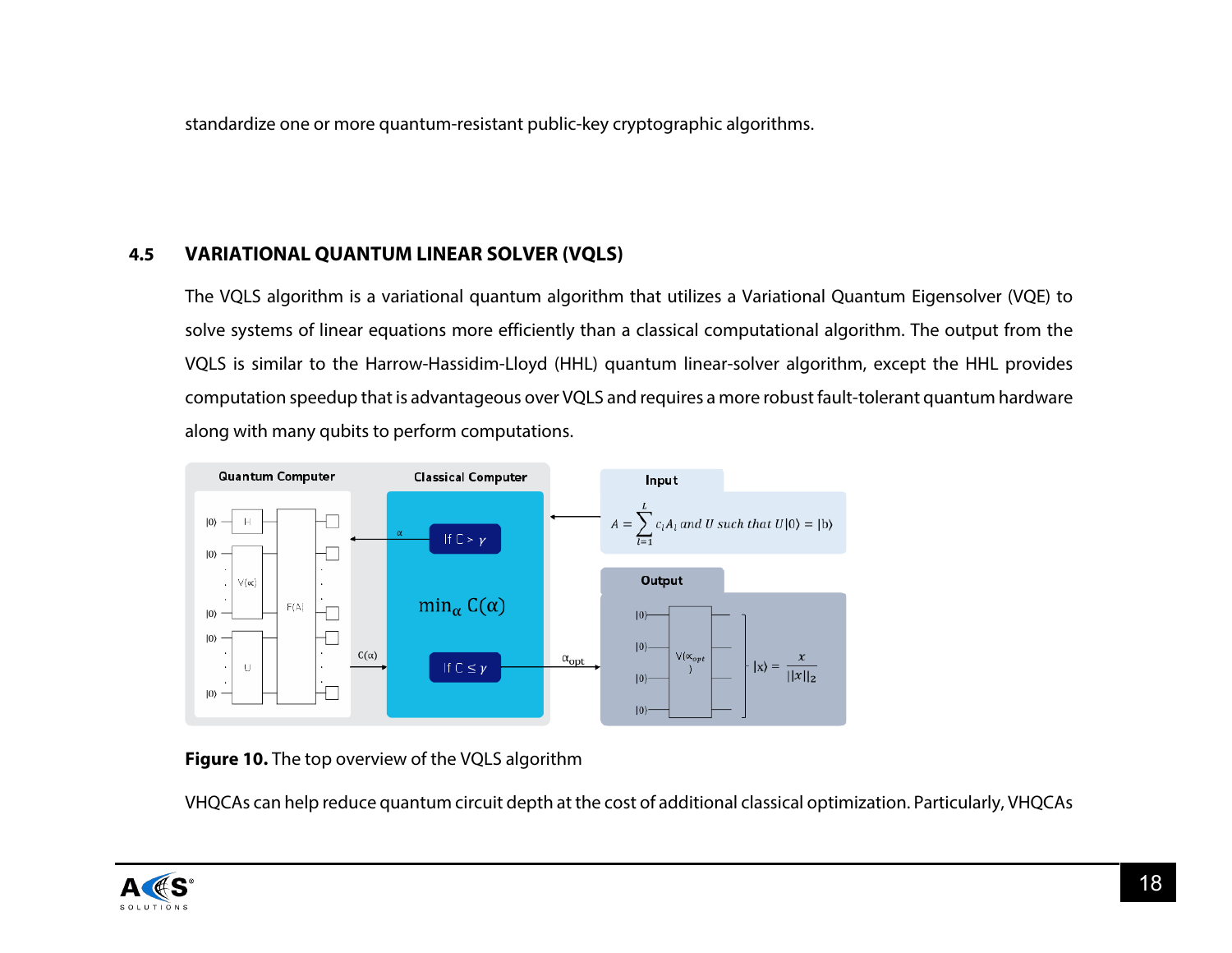can employ a short-depth quantum circuit to evaluate a cost function, which requires the parameters of a quantum gate sequence, and then leverage well-established classical optimizers to minimize this cost function.

As shown in Figure 10, the input A-matrix is a linear combination of unitary Al and a short-depth quantum circuit U which develop the state  $|b\rangle$ , sent to the VQLS algorithm. The output of the VQLS algorithm provides a variationally quantum state of  $|x\rangle$  which can also be stated as a linear system: A $|x\rangle = |b\rangle$ . The parameters  $\propto$  in the V( $\propto$ ) are adjusted in the hybrid quantum-classical optimization loop until the cost C(∝) is reached below a user-specified threshold limit.

When it reaches the threshold limit, the loop is terminated and the resulting  $\alpha_{opt}$  is passed to the sequencing gate  $V(\propto_{opt})$ , which builds a state of  $|x\rangle = \frac{x}{||x||_2}$ from which observable quantities can be computed. Furthermore, the final value of the cost C( $\propto_{opt}$ ) provides an upper bound on the deviation of observables measured |x) from observables measured on the exact solution.

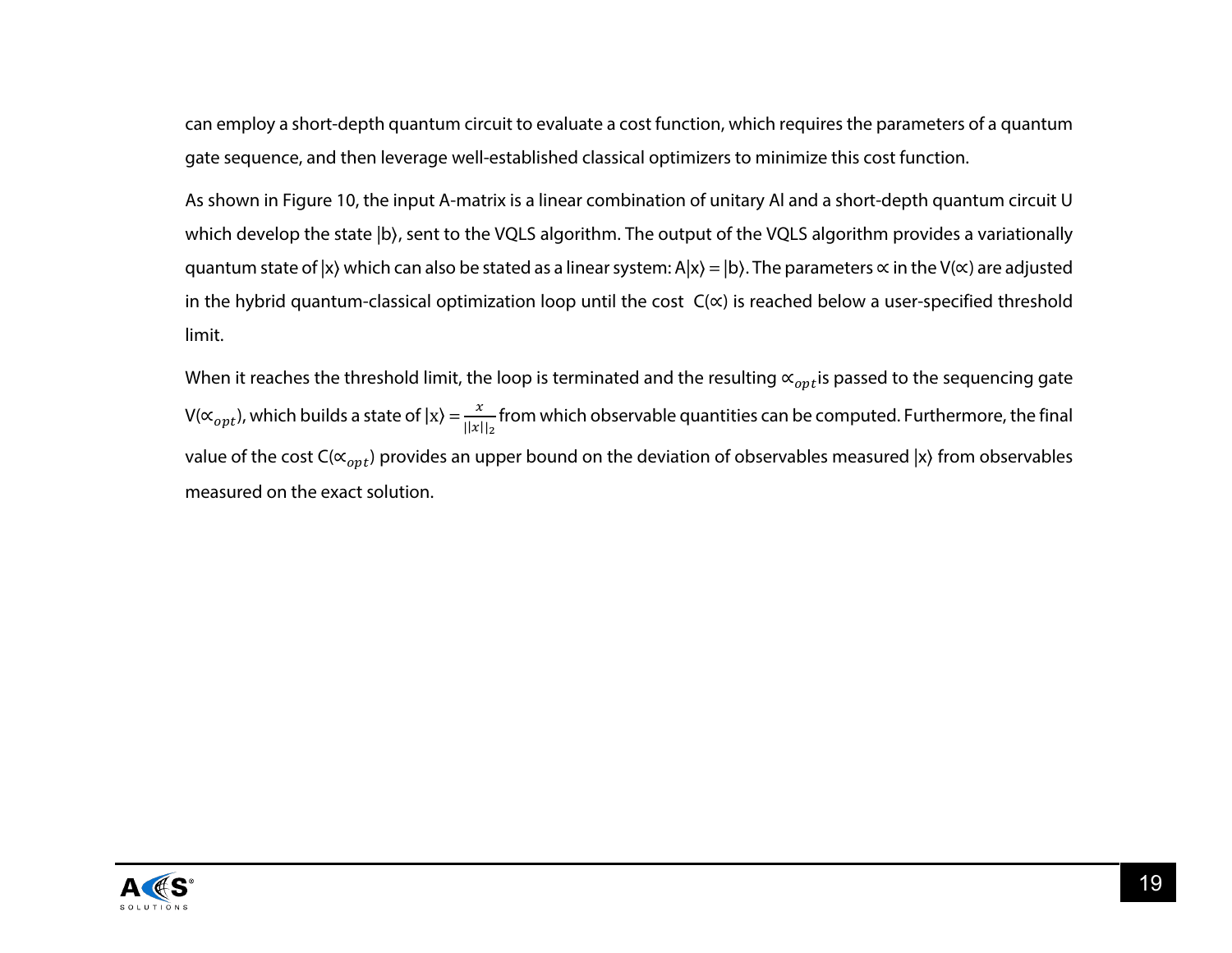#### **4.6 HYBRID QUANTUM-CLASSICAL NEURAL NETWORK (HQCNN)**

The hybrid quantum-classical neural network approach has the potential to solve today's computational problems in machine learning, which are not feasible to solve with classical computing. To develop an HQCNN architecture, the last layer of the classical layer can utilize a parameterized quantum circuit.

Parameterized quantum circuits (PQCs) offer a solid way to implement many algorithms and demonstrate quantum supremacy in the noisy intermediate-scale quantum (NISQ) era. The PQCs consist of fixed gates e.g., controlled NOTs (CNOTs), and adjustable gates, e.g., qubit rotations, that are dependent on the classical input vector.



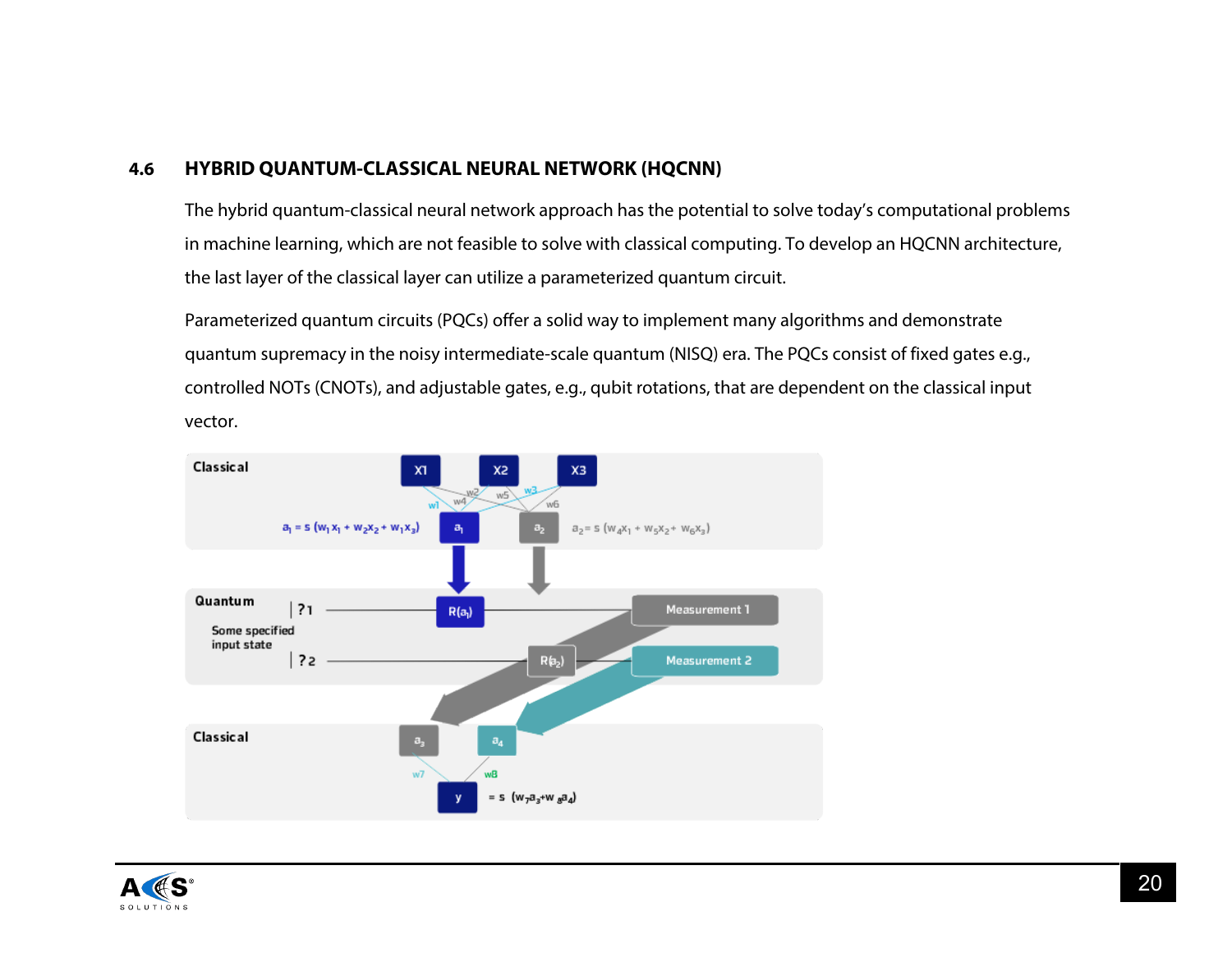#### **Figure 8.** The PQCs architecture used to integrate the classical and quantum layers

As shown in Figure 8, the convolutional neural network (CNN) architecture consists of interconnected convolutional layers and pooling layers, ending with a fully connected layer. The output from the last layer of the classical layer is utilized as an input to the quantum layer using PQCs. The is a non-linear function and is the value of neuron i at each hidden layer. represents any rotation gate about an angle equal to and y is the final prediction value generated from the hybrid network.



#### **Figure 9.** The HQCNN architecture

The primary objective of the classical convolutional layers is to extract the features from the inputs passing through these layers using a filter, which also requires a high computationally intensive step of CNN (shown in Figure 9, an HQCNN architecture where input is a 2x2 matrix which passes through a 6-filter quantum convolutional layers).

Each filter takes a 2x2 matrix and converts it into a separable 4-qubit quantum state then changes this state with a

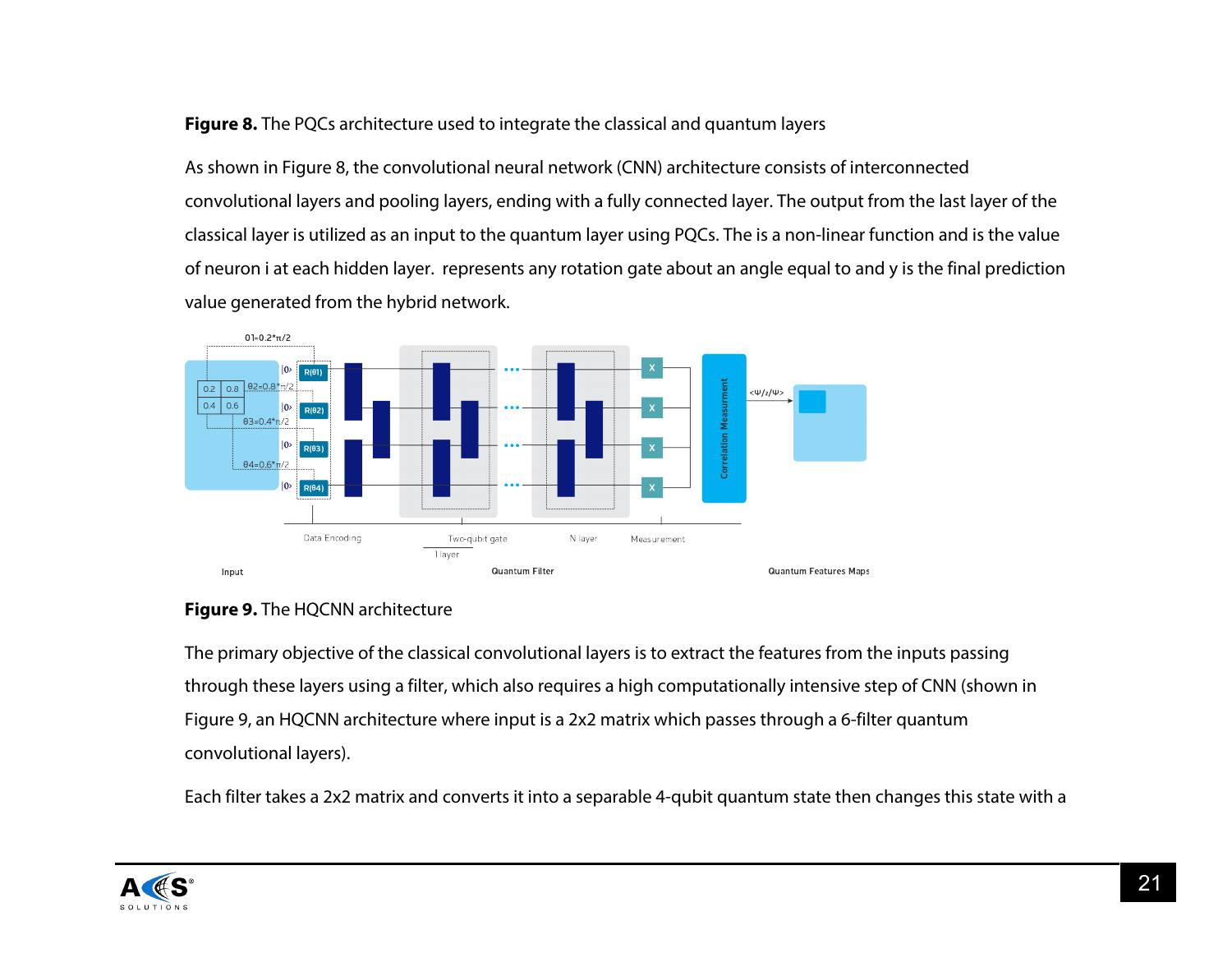PQCs. In the case of images encoded as a 3-dimensional matrix, the filter only works on the first two dimensions. At the end of the quantum filter, a correlational measurement is performed on the output of the quantum state and a scalar is found. On collecting all the scalar outputs, the final output of the quantum convolutional layer is a 3-dimensional matrix. A pooling layer is used to reduce the dimension of the data and it can be repeated to end with a fully connected layer.

To see the implementation results please check the circuit design and testing section.

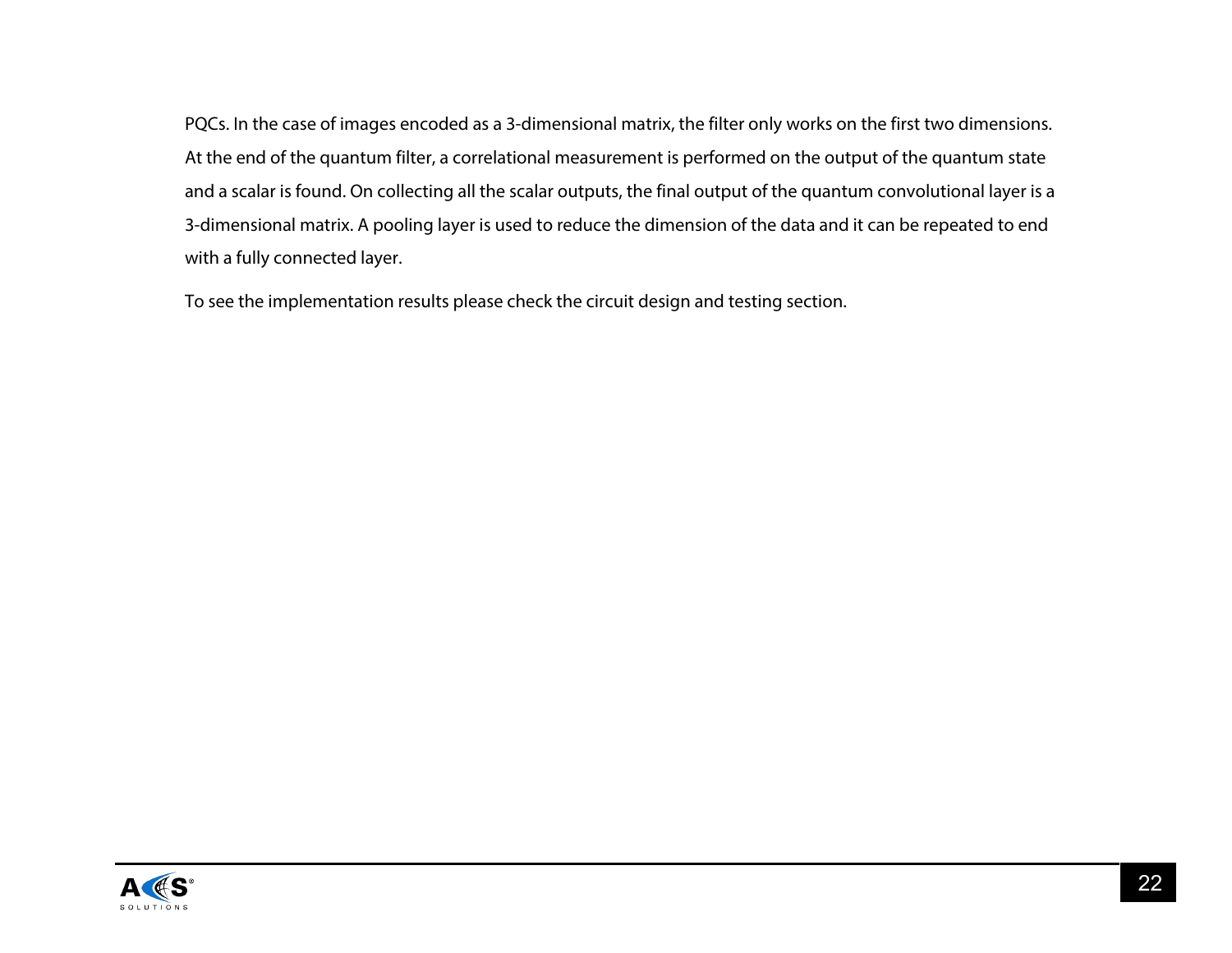### **5. DESIGN & TESTING**

For development and testing, we are building our classification model by utilizing a PyTorch integration with a Qiskit-Aer simulator using PennyLane. In this development, we are employing the hybrid-classical neural network approach, which is utilized for the development of a classification task with a pretrained neural network architecture (ResNet-18) for classifying the images.





For study purposes, we are utilizing PyTorch integration with the Qiskit-Aer simulator using PennyLane to build our classification model. In this development, we are utilizing the hybrid-classical neural network approach, which

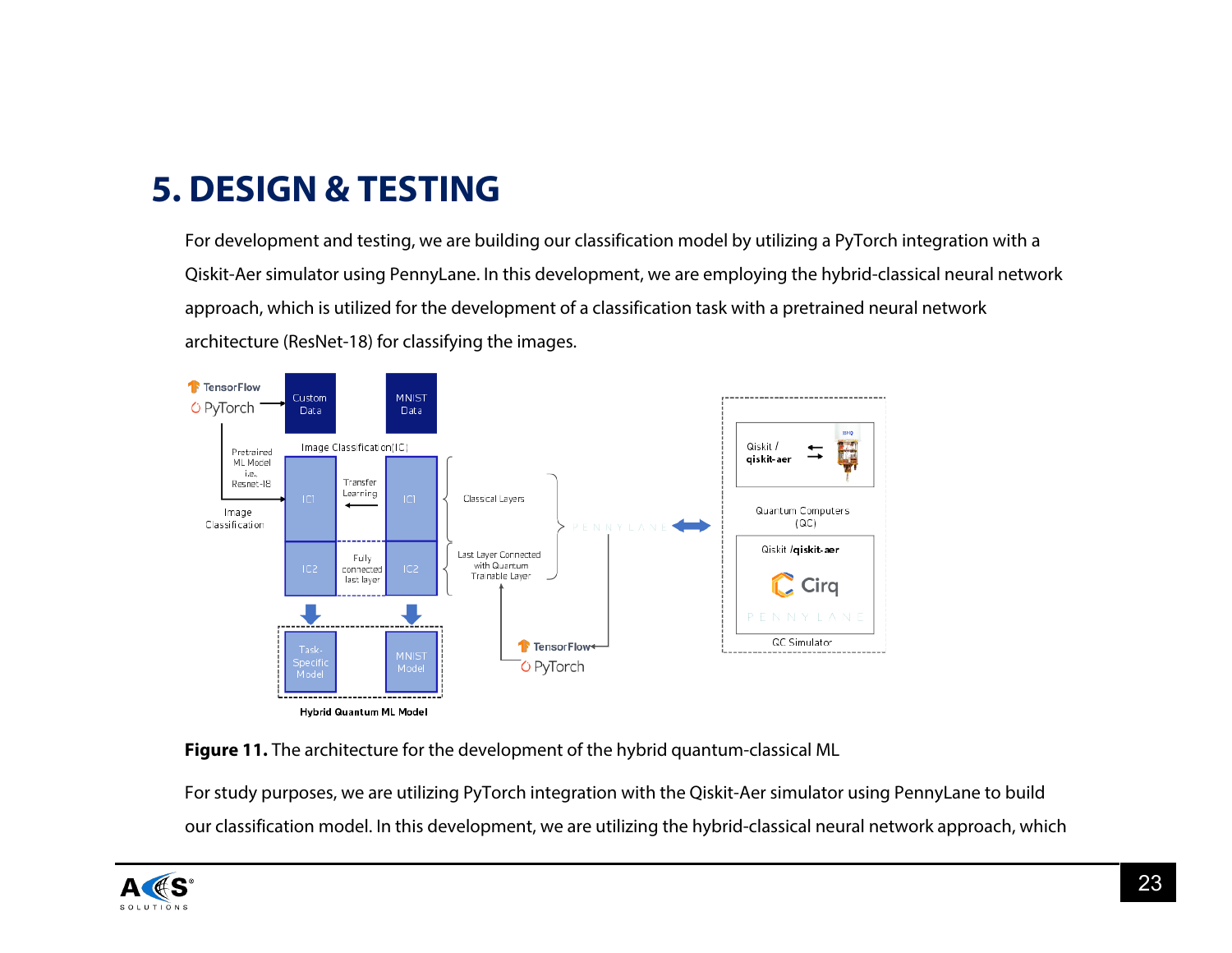is used for the development of a classification task with a pre-trained neural network architecture (ResNet-18) for classifying the images. Additionally, there are various connectors available, such as Pennylane, which can help to connect the PyTorch/TensorFlow conveniently to multiple quantum simulators and real quantum computers at the backend.

As shown in Figure 12, we have developed a quantum circuit for a multi-class hybrid classical model, which utilizes 6 qubits for the multiclass classification.



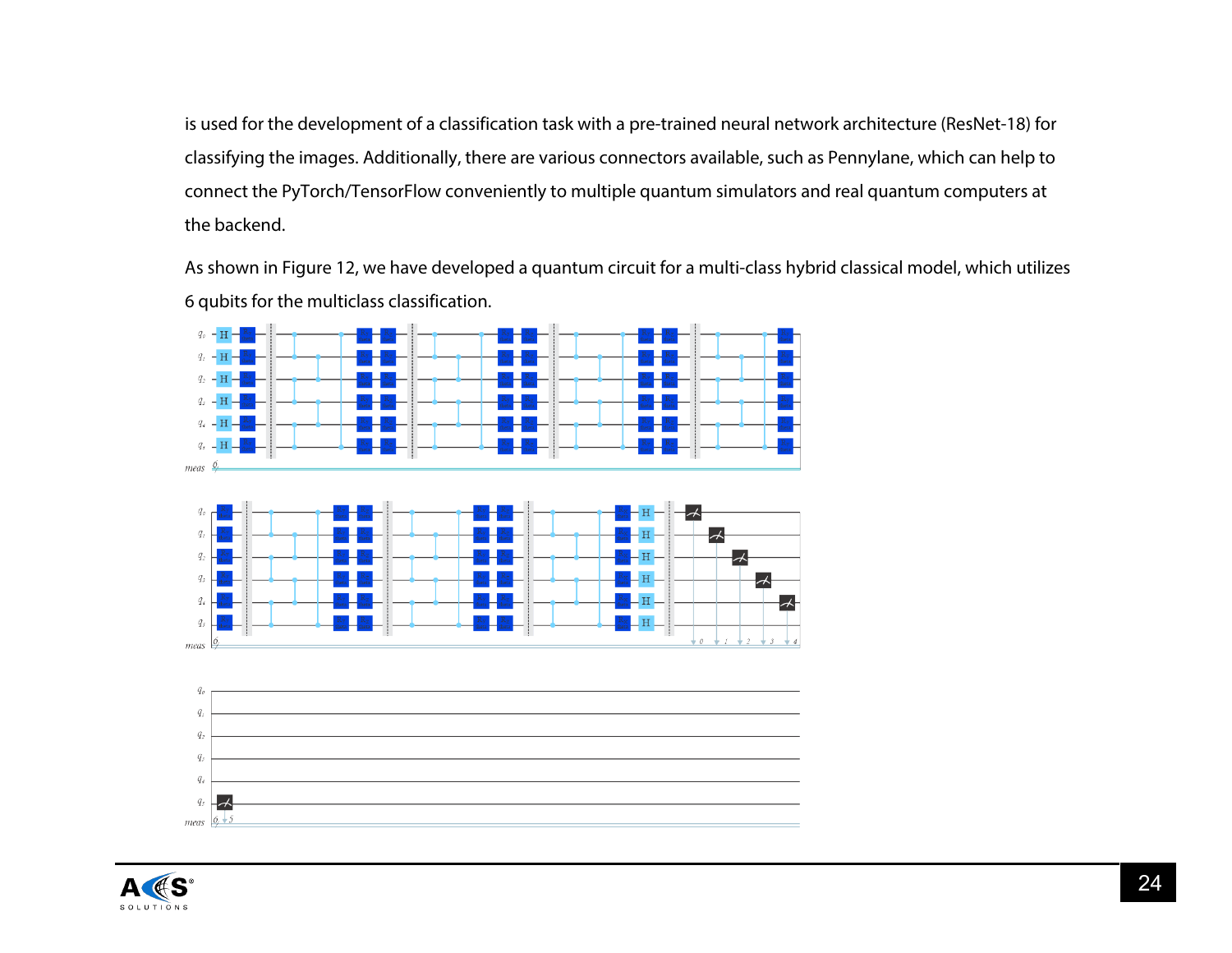**Figure 12.** The quantum circuit for hybrid quantum-classical neural networks (HQCNN) for multi-class image classification

At the initial level, the 6-qubits are introduced to the Hamdard(H) gate to bring them to their superposition states. As the data embedding layer that takes inputs from the previous layer of the neural network, the output states from the H gate are processed with the Rotational Y  $(R_y)$  gate.



**Figure 13.** The entanglement layer created using Controlled  $Z(C_2)$  gate

The parametrized quantum circuit utilizes the Controlled  $Z(C_2)$  gate as an entanglement layer combined with Rotational Y ( $R_y$ ) and Rotational Z ( $R_z$ ) gate, which is repeated 6 times. The output from the last entanglement layer is rotated using the Rotational  $X(R_x)$  along with the H gate, and the result is measured in the Z-basis state from the quantum layer. To maintain the symmetry between the classical and quantum models' hyperparameters, we have utilized the cross-entropy loss function with Adam optimizer and a learning rate of 0.001 and 0.0004.

We have tested the above quantum circuit on two different datasets: brain tumor and corrosion. We have created a custom brain tumor dataset containing 4500+ images to develop a multi-class brain tumor classification model.

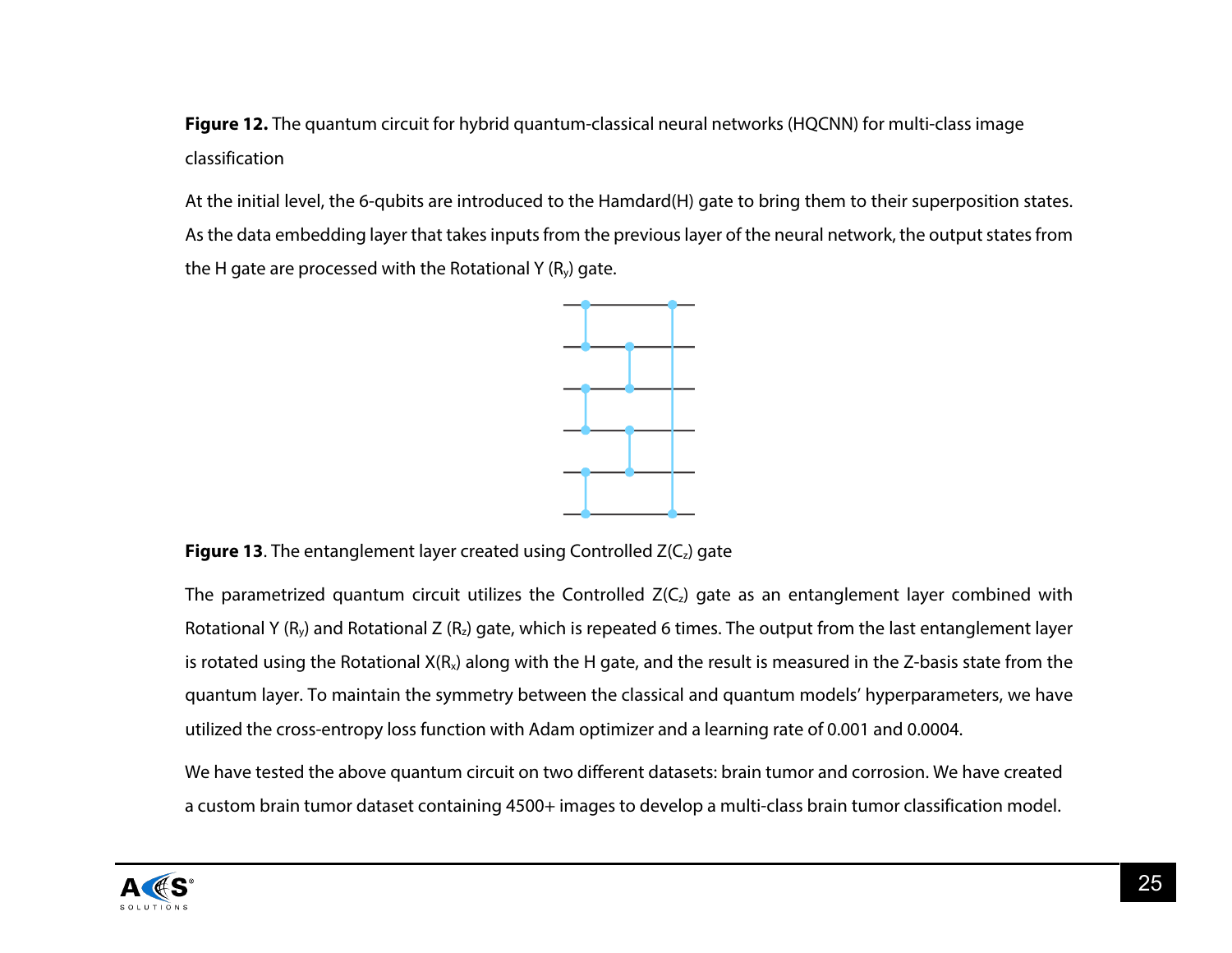We have utilized transfer learning to replace the last layer for the resnet-18 with a quantum layer, which is then retrained on the local quantum simulators for the development of the brain tumor model.

| <b>Parameters</b>            | <b>Metal Corrosion</b> | <b>Brain Tumor</b> |
|------------------------------|------------------------|--------------------|
| <b>Quantum Depth</b>         | 31                     | 31                 |
| <b>Number of Epochs</b>      | 100                    | 200                |
| <b>Batch Size</b>            | 8                      | 16                 |
| <b>Learning Rate</b>         | 0.0004                 | 0.001              |
| <b>Max Accuracy Achieved</b> | 100%                   | 96.62%             |
| <b>During Iterations</b>     |                        |                    |

**Table 1.** Hyper-parameter values used for the classification model on different image datasets

We have tested another dataset of metal corrosion; we developed a custom metal corrosion dataset containing

1000+ images to develop a corrosion classification model.

The output from the quantum simulator for the two datasets are as follows:

**Table 2.** The output results from the metal corrosion dataset

| <b>Dataset</b>       | <b>Metal Corrosion</b> |
|----------------------|------------------------|
| <b>Best Accuracy</b> | 100%                   |

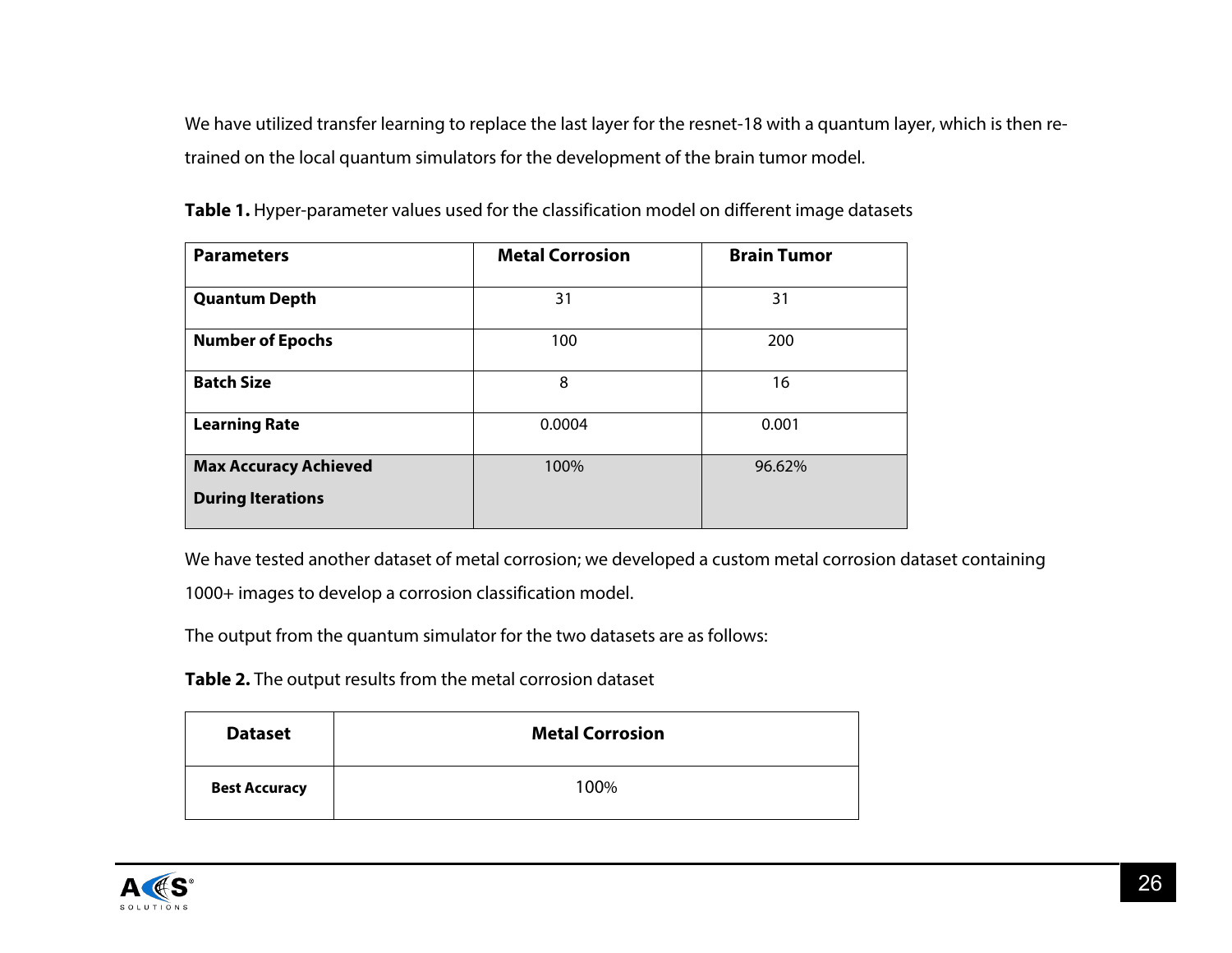

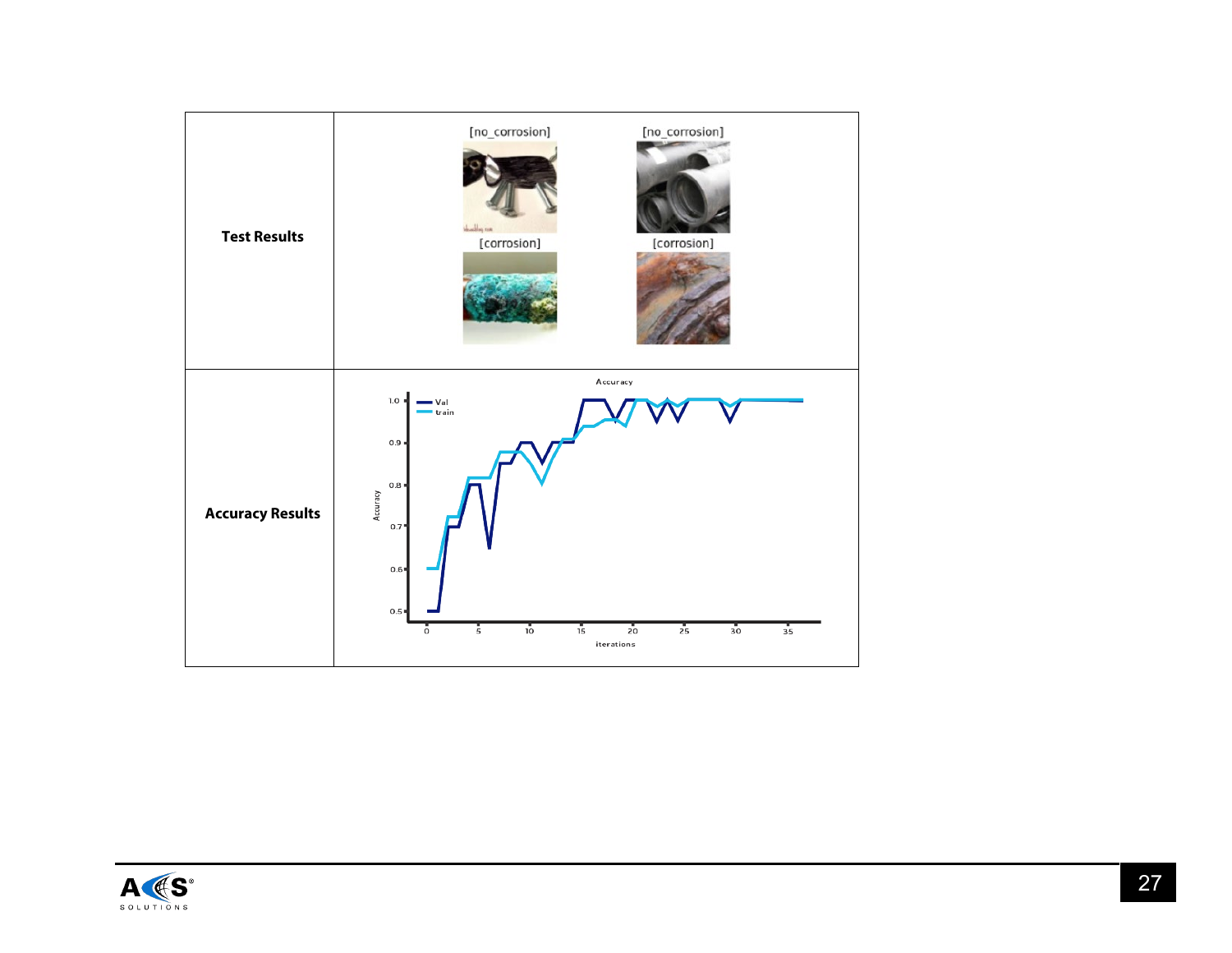

**Table 4.** The output results from the brain tumor dataset

| <b>Dataset</b>       | <b>Brain Tumor</b> |
|----------------------|--------------------|
|                      | (Multi-class)      |
| <b>Best Accuracy</b> | 96.62%             |

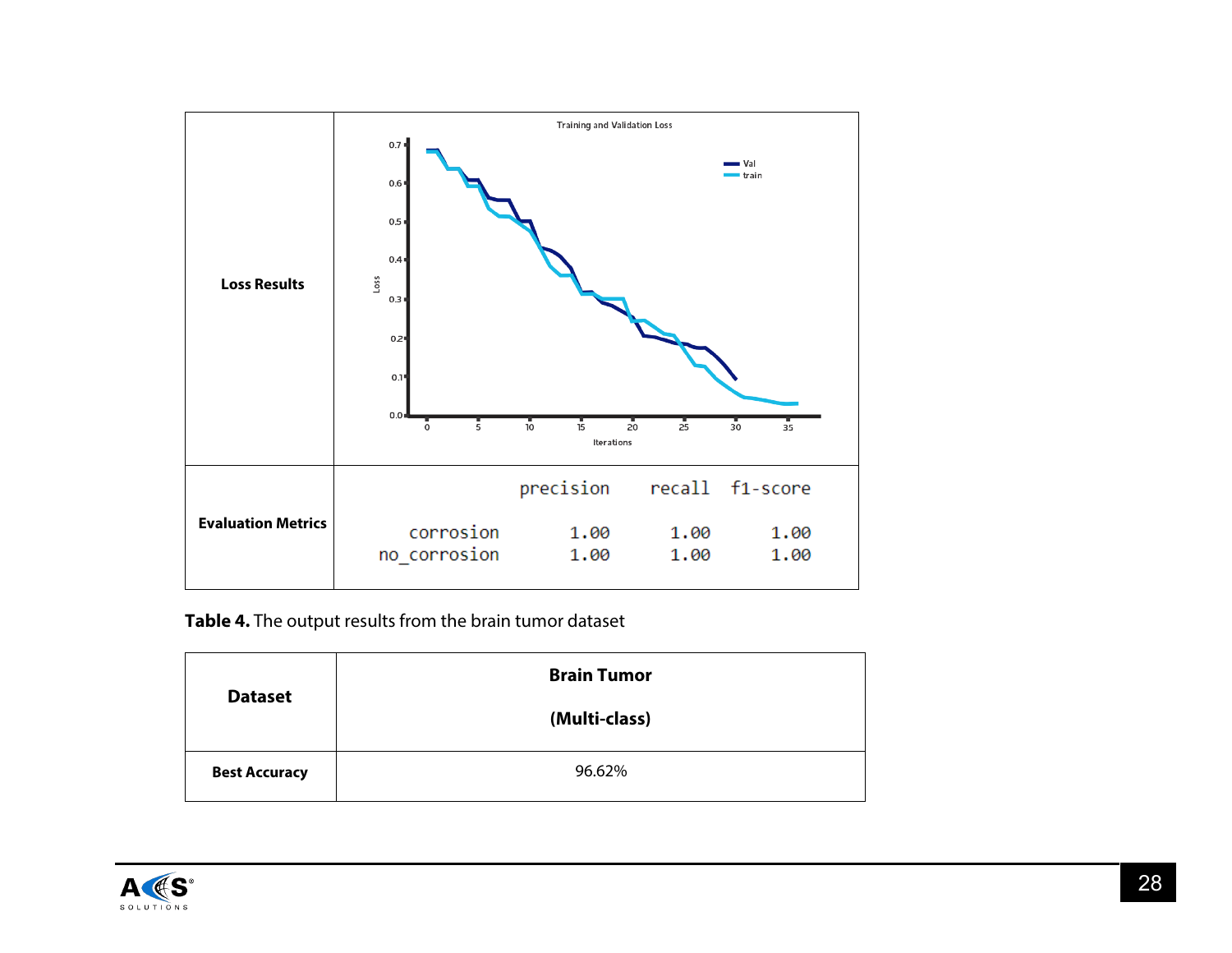

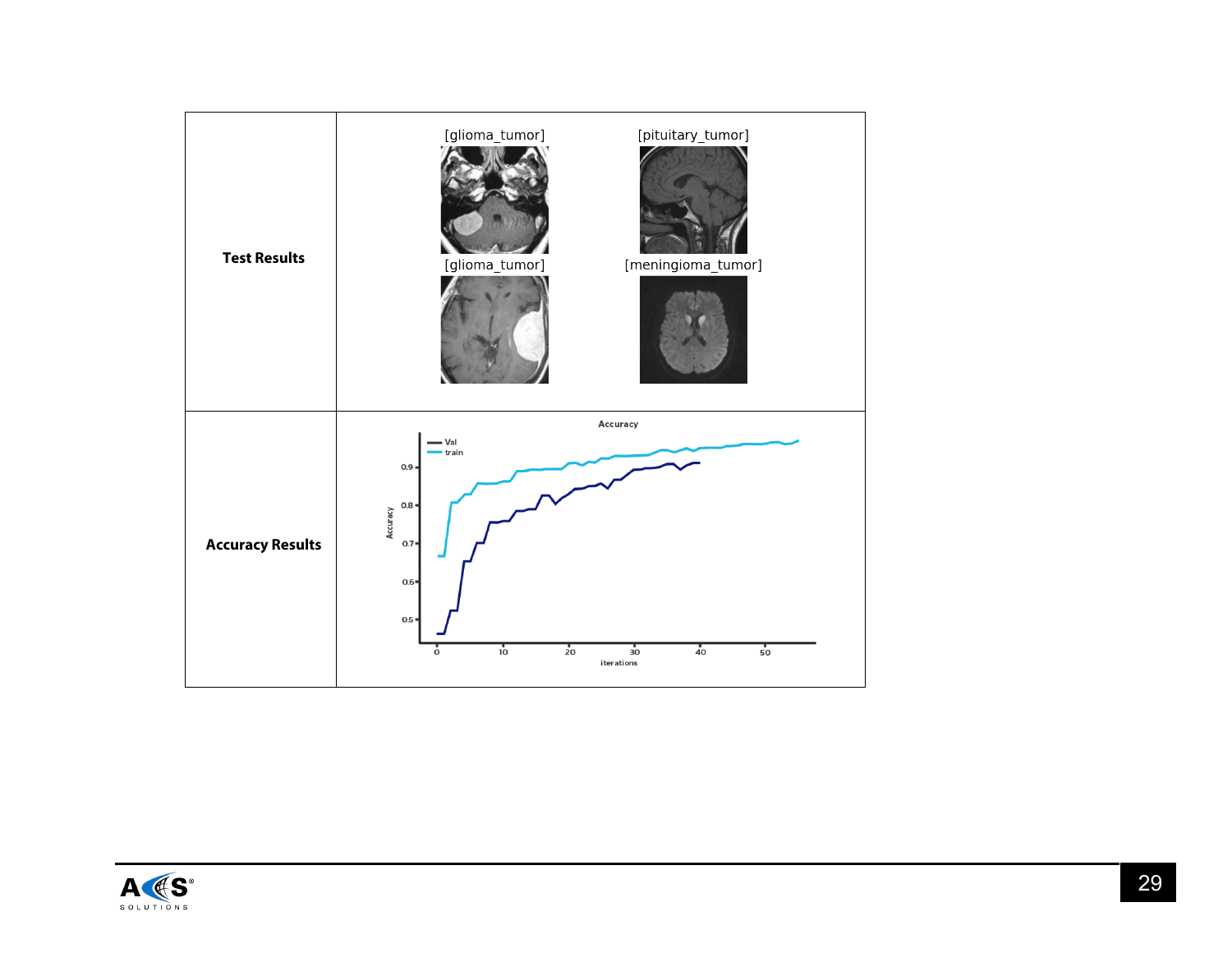

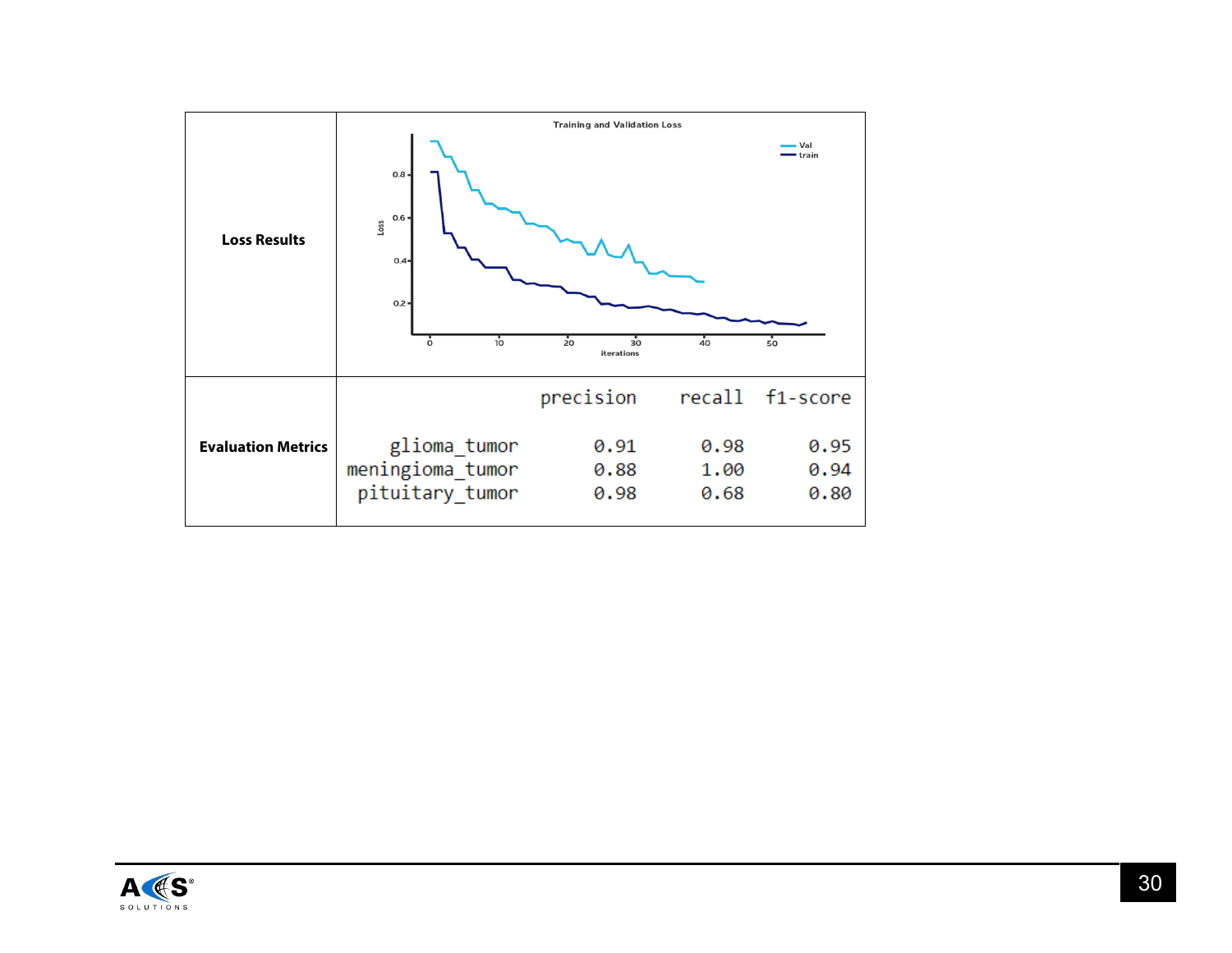# **6. CONCLUSION**

With the advancement in computational power and algorithmic advances, machine learning techniques are becoming more powerful in identifying patterns within the data. Today's quantum system can achieve the capability to produce a typical pattern that a classical system will not be able to produce efficiently, so it is sensible to propose that quantum machine learning may outperform classical machine learning tasks.

To develop this study on quantum machine learning, we have gone through various basic concepts of quantum computing which have helped us to develop the quantum circuit and explore various quantum algorithms for the development of the hybrid quantum-classical architecture. We have utilized PennyLane to integrate PyTorch with the IBM-Aer quantum simulator to develop a hybrid quantum-classical machine learning model.

During the test, we explored that the hybrid quantum machine learning model provided a high accuracy within a short span of time with a quantum depth of 31. Thus, indicating the superior properties of the quantum machine learning process. In the future, this study can be extended to other quantum machine learning algorithms, the impact of the quantum circuit depth and noise from the circuit which might have impact on the accuracy and training time of the model for multiple industries.

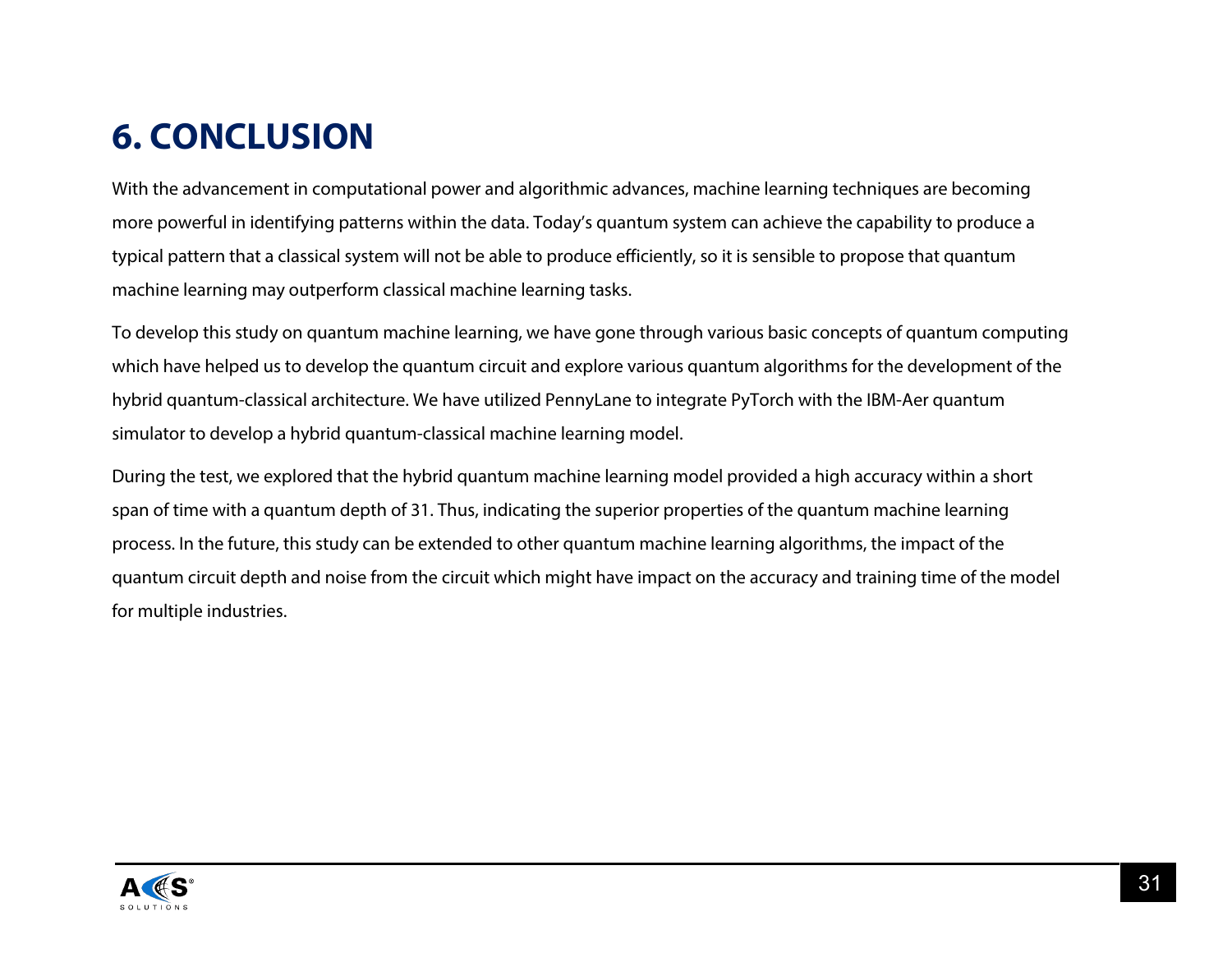### **7. REFERENCES**

- 1. Menard, Alexandre, et al. "A game plan for quantum computing." McKinsey Quarterly, February 6, 2020.
- 2. Sandhu, Adarsh. "Quantum Computing: Technology with limitless possibilities looking for tough problems to solve." Springer Nature, 2018.
	- 1. Adcock, Jeremy, et al. "Advances in quantum machine learning." Quantum Engineering Centre for Doctoral Training, University of Bristol, December 10, 2015.
	- 2. TA-Swiss. Quantum Technologies, 2021
	- 3. Yanofsky, Noson S., and Mirco A. Mannucci. *Quantum Computing for Computer Scientists*. Cambridge University Press, August 2008.
	- 4. Tensorflow Quantum Computing, 2021. www.tensorflow.org
	- 5. José D. Martín-Guerrero, Lucas Lamata. "Quantum Machine Learning: A tutorial", Neurocomputing, 2021.
	- 6. QuIC Seminar. "The Bernstein-Vazirani Algorithm." Michigan State University.
	- 7. Watrous, John. "Lecture 6: Simon's algorithm." University of Waterloo, February 2, 2006.
	- 8. Grant Salton, Daniel Simon, and Cedric Lin. Exploring Simon's Algorithm with Daniel Simon, 2021
	- 9. Erdi ACAR and Ihsan YILMAZ. COVID-19 detection on IBM quantum computer, 2020
	- 10. Junhua Liu,1, 2 Kwan Hui Lim. Hybrid Quantum-Classical Convolutional Neural Networks, 2021. arxiv.org
	- 11. Peter Young. The Bernstein-Vazirani Algorithm, 2019

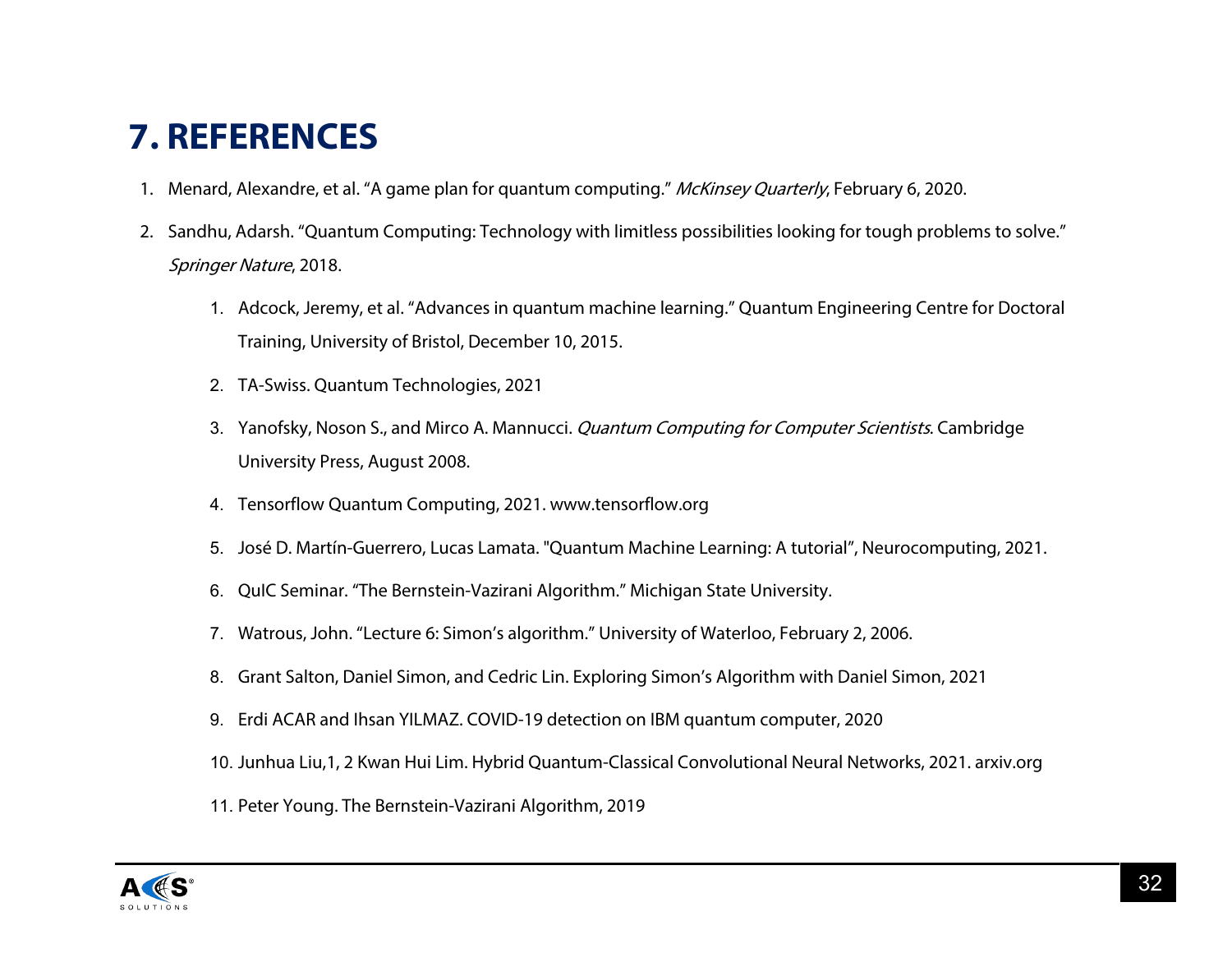- 12. Chih-Chieh Chen, Shiue-Yuan Shiau, Ming-Feng Wu & Yuh-Renn Wu. Hybrid classical-quantum linear solver using Noisy Intermediate-Scale Quantum machines, 2019
- 13. Andrea Mari, Thomas R. Bromley, Josh Izaac, Maria Schuld, Nathan Killoran. Transfer learning in hybrid classical-quantum neural networks, 2020
- 14. Ville Bergholm, Josh Izaac, Maria Schuld, Christian Gogolin. PennyLane: Automatic differentiation of hybrid quantum-classical computations, 2020
- 15. IBM Qiskit textbook. qiskit.org
- 16. Changyu Dong. Math in Network Security
- 17. Elisa Baumer, Jan-Grimo Sobez, Stefan Tessarini. Shor's Algorithm, 2015
- 18. Marcello Benedetti, Erika Lloyd, Stefan Sack, Mattia Fiorentini. Parameterized quantum circuits as machine learning models, 2019
- 19. Post-Quantum Cryptography, NIST
- 20. Carlos Bravo-Prieto, Ryan LaRose, M. Cerezo, Yigit Subasi, Lukasz Cincio, Patrick J. Coles. Variational Quantum Linear Solver, 2019
- 21. Andi Sama. Hello Tomorrow,I am a Hybrid Quantum Machine Learning, 2020
- 22. Aidan Pellow-Jarman. Near Term Algorithms for Linear Systems of Equations, 2021
- 23. Aidan Pellow-Jarman, Ilya Sinayskiy. A Comparison of Various Classical Optimizers for a Variational Quantum Linear Solver, 2021

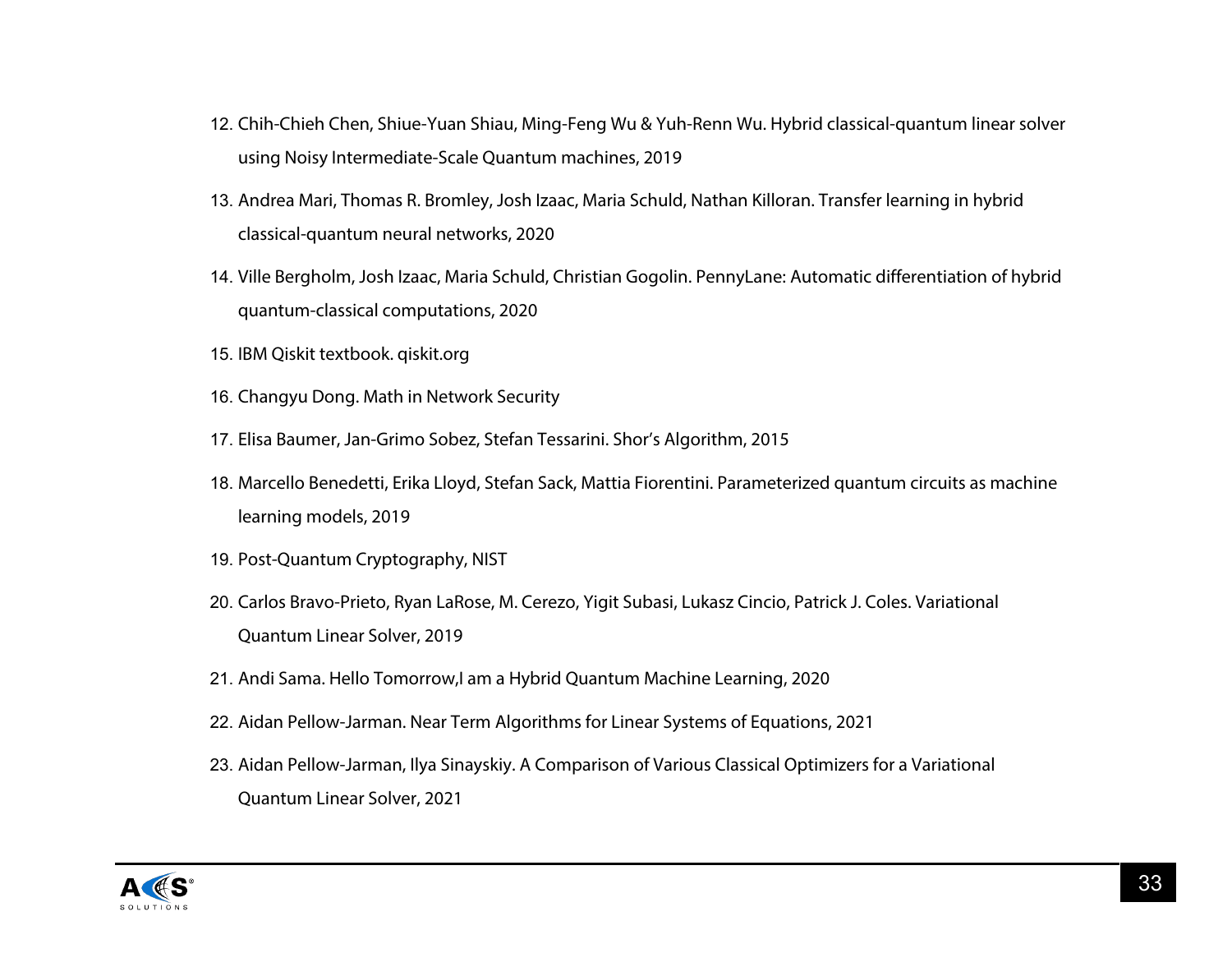#### 24. Isaac Chuang and Michael Nielsen. Quantum Computation and Quantum Information, 2010

25. QuIC Seminar. The Bernstein-Vazirani Algorithm